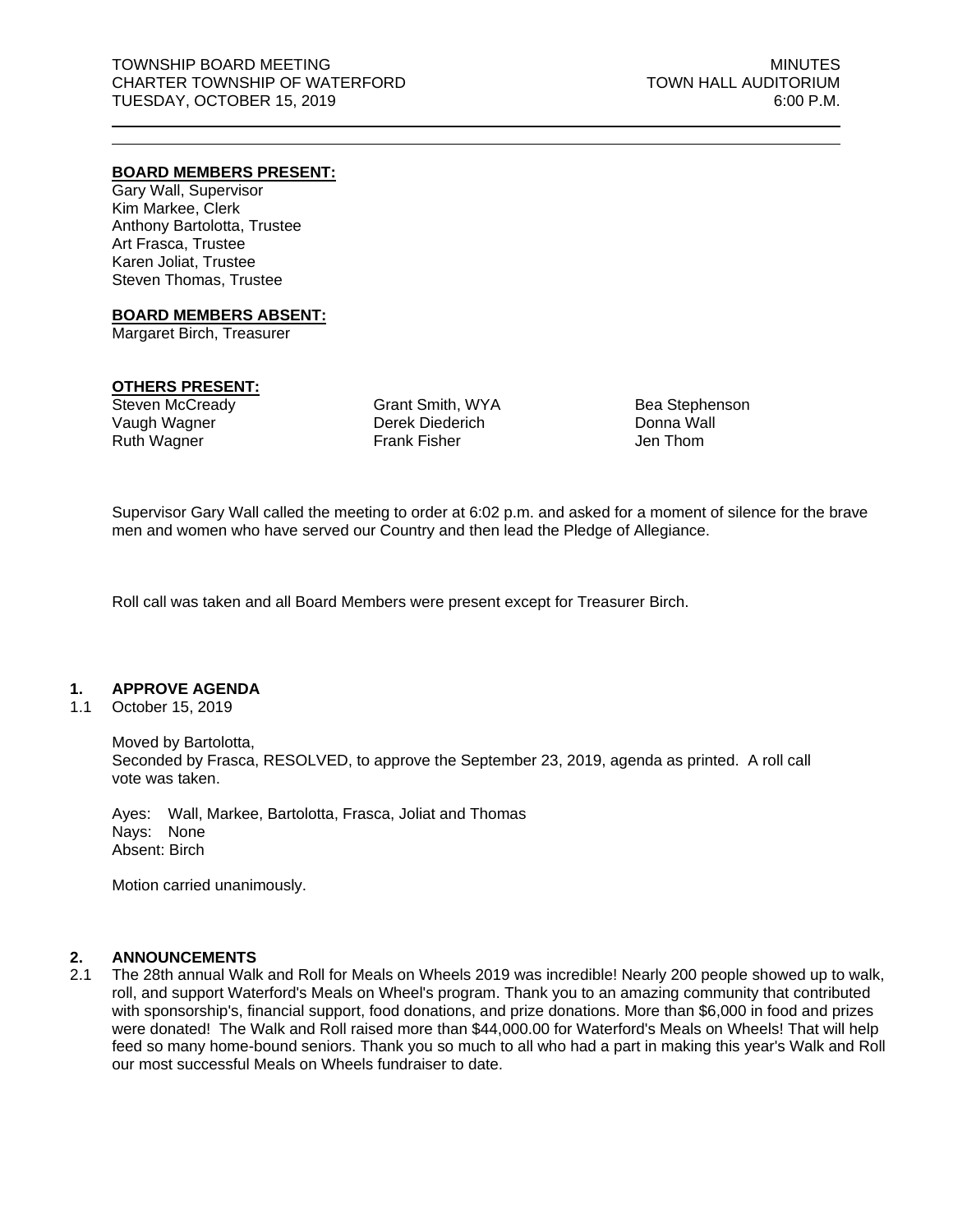- 2.2 Ask the "Tech Guy" will be held on Saturday, October 19, 2019. One-on-one assistance with your own device or computer (bring it with you). Our library computer technician will do his best to troubleshoot your problem, answer your questions, or advise you on what to do. Thirty-minute appointments beginning at 1:30 pm. Call 248- 618-7694 to register or stop by the Adults Reference desk.
- 2.3 Grab your family and come out to Hess-Hathaway Park, on Saturday, October 19th, from 12:00 p.m. 5:00 p.m., for a local color tour on a hayride. Visit the farm and stroll with one of our farmers on an official animal tour. The campfire will be warm and ready for roasting marshmallows and making s'mores. Pumpkins (\$2-\$4 each), concessions will be available for purchase. Children must be accompanied by an adult.
- 2.4 Come dressed in your costumes for stories and crafts. Visit the librarian at the desk for a sweet surprise. Photo ops with legendary monsters onsite. Saturday, October 19, from 10:30 a.m. - 11:30 a.m. Recommended for ages 5 and up.
- 2.5 The Waterford Historical Society will be holding their not to be missed "Christmas in October" sale at Fish Hatchery Park, 4490 Hatchery Road in Waterford. Leave the crowds and hassle behind in our Log Cabin and Jacober's General Store. Unique gift items for all ages await you: Fish Hatchery & Drayton Plains T-Shirts and sweatshirts, Alice's Cottage gift items, Stocking Stuffers, Aprons, Handmade greeting cards, New Waterford attire, made in U.S.A. Historic Folk Toys, gift baskets, collectibles, gently used children's books, and much more. Something for everyone with most items priced \$10.00 and under! Get your list ready and come shop on October 18 & 19, from 10:00-4:00 each day. All proceeds support the preservation of your Waterford history. Please call 248-683-2697 for more information
- 2.6 Parks and Recreation are now taking Sponsors and Pre-Orders for the annual Apple Pie Sale! Tuesday, October 22nd through Friday, October 25th, Homemade Deep Dish Apple Pies made from scratch and baked onsite at the Recreation Center, 5640 Williams Lake Road. Crumb Top and Sugar Free Pies - Advanced Orders Only! Sponsor a bushel of apples for \$20. For more information please call 248-674-4881.
- 2.7 The Waterford Youth Assistance Annual Meeting Luncheon will be held on Wednesday, October 23, 2019, the OverTyme Grill & Tap Room from 11:30 a.m. - 1:15 p.m. The cost of lunch is \$25.00, advanced payment only. For more information and to RSVP please call 248-618-7383 or waterfordya@msn.com.
- 2.8 The Annual Holiday Extravaganza, Elf Magic, will be held Thursday, October 24, 2019, from 5:00 p.m. to 9:00 p.m. at the Shark Club, 6665 Highland Road. There will be strolling appetizers, silent auction and a cash bar. Tickets are \$35/ticket or \$60/pair of tickets. \$300/reserved table (reserved tables includes 8 tickets and reserved seating). For more information call 248-322-9800 x2571, e-mail holidayextravaganza@genisyscu.org or visit: holidayextravaganza.org.
- 2.9 Strange, Spooky, Wicked Michigan will be held on Thursday, October 24, 2019, from 7:00 p.m. 8:00 p.m. in the Library Community Room. Explore the mysterious side of Michigan and learn about the state's haunted history, spooky legends, forgotten true crime, strange places, bizarre creatures, and more with researcher and author Amberrose Hammond. She has researched legends, ghost stories, haunted places, old true crime, and other topics in Michigan since 2000. She owns and curates Michigan's Otherside (michigansotherside.com), a website exploring all things strange and unusual in the Great Lakes state and is the author of Ghosts and Legends of Michigan's West Coast, Wicked Ottawa County, and Wicked Grand Rapids. She is also a co-host on the podcast Ghostly Talk. Registration required.
- 2.10 2019 Infused365 will be held on Friday, October 25, 2019, from 7:30 a.m. 12:00 p.m. at Oakland Schools, 2111 Pontiac Lake Road. Don't miss this amazing conference featuring the township's very own Danny Dumas, Captain of the Waterford Regional Fire Department; Roop Raj, Fox 2 News Anchor; and Margaret Dimond, President & CEO of McLaren Oakland. This conference is for anyone; Businesses, professionals, employees, educators, elected officials. Just about anyone who wants to be inspired, motivated and grow personally or professionally. The topics touch home for all! Take advantage and attend Infused36. Space is limited! For more information and to register - visit the chamber's website at waterfordchamber.org!
- 2.11 Suggested trick-or-treat hours for Halloween on Thursday, October 31, 2019, in Waterford are 6:00 p.m. 7:00 p.m. Some neighborhoods choose to extend that time by leaving porch lights on as indication they are distributing treats. Trick-or-Treaters - please look both ways before entering a roadway, utilize reflective items on dark clothing and carry a flashlight, go out in groups and/or with an adult chaperone. The Waterford Police Dept. will scan candy between 6:30 p.m. and 8:30 p.m. at the Waterford Police Station, 5150 Civic Center Drive, Waterford, Michigan 48329.
- 2.12 Help support the Waterford Goodfellows mission to ensure "no family goes without a Christmas"! Stop by the Kroger plaza located at the corner of Crescent Lake Rd. & M-59 on Saturday, November 2nd from 8:00 a.m. to 3:00 p.m. to help Stuff-A-Bus with donated toys. The Goodfellows are seeking donations of new, unwrapped toys and games for children of all ages to include in their 2019 holiday baskets provided to Waterford families in need.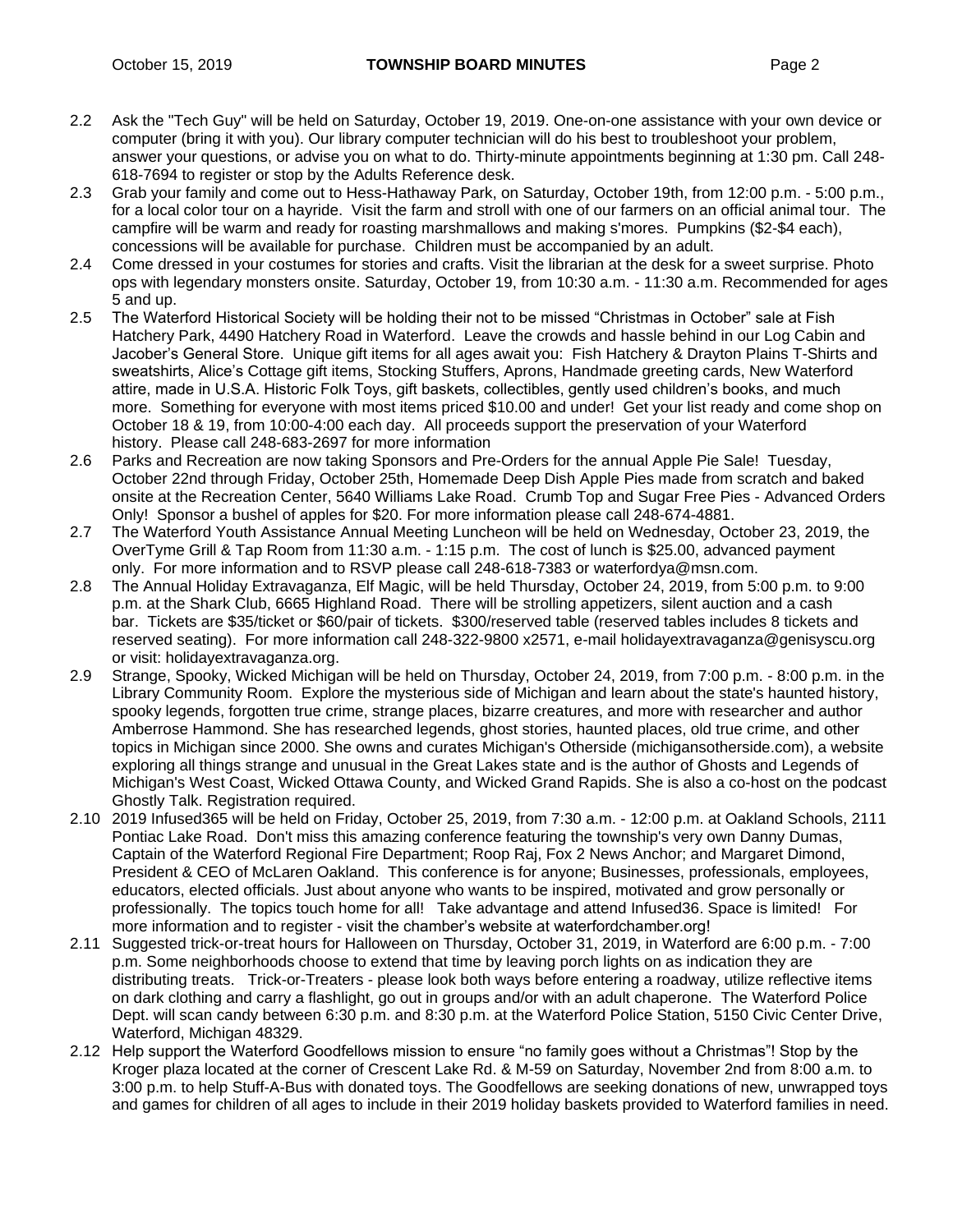- 2.13 Learn to Meditate, Wednesdays, 7:00 p.m., October 16 through November 6 in the library's Community Room. The Heartfulness Institute presents this 4-week program. Attendees should plan to come to all 4 sessions. To register call the Adults Reference Desk at 248-618-7693.
- 2.14 Attention all "Snowbirds"! Please contact the Waterford Assessing Department with your forwarding address if you are leaving town for the winter. Even though you may have your mail forwarded by the U.S. Post Office, property tax bills and assessments notices are not forwarded and are returned to the Township. Please call 248-674-6270 to let us know your winter address.
- 2.15 Retro Video Game Day will be held on Saturday, October 26, 2019, from 2:00 p.m. 3:30 p.m. in the Library Community Room & Conference Room. Enjoy a retro video game open play! Test out several old school video games, like Atari, Sega Genesis, and more. No Registration required.
- 2.16 Waterford Genealogical Society's fall program will be held on Saturday, November 2, from 1:00 p.m. 4:00 p.m. in the library's Community Room. An archivist from the Archives of Michigan who is also a member of the Association of Professional Genealogists, will be presenting 3 fact-filled programs.
	- 1:00 p.m.-2:00 p.m. Information about the new "Michiganology" website rollout
	- 2:00 p.m.-2:30 p.m. "Little Used or Forgotten Resources, a mini session"

• 3:00 p.m.-4:00 p.m. - "Wills, Chills & Thrills: Digging into Probate Records" These presentations are for beginners to intermediate level researchers. It is free and open to the public. Please call the Adults Reference Desk to register at 248-618-7691. This is a joint program of the Waterford Township Public Library & Waterford Genealogical Society.

- 2.17 A Special Election will be held in the Charter Township of Waterford on Tuesday, November 5, 2019. The polls will be open from 7:00 a.m. to 8:00 p.m. to vote on the Oakland Community College Operating Millage Renewal Proposal. Persons wishing to obtain an absentee ballot may do so by contacting the Township Clerk's office. Full text of the proposal may be obtained from the Clerk's office and on the Clerk's web-page. If you have any questions, please feel free to call the Clerk's office at 248-674-6266.
- 2.18 Beginning March 30, 2020, Waterford Township single residential homes will transition to utilizing GFL Environmental USA, Inc. as the single source hauler for curbside collection of solid waste, recycling and yard waste. For more information, please review the informational flyers on the Waterford Township website at: www.waterfordmi.gov/trash. Subscribe to updates: for continued updates on the transition to a single residential waste hauler, visit www.waterfordmi.gov/trash and click to subscribe to Notify Me text/email updates.
- 2.19 Census Day 2020 is observed nationwide on April 1, 2020. By this date, every home will receive an invitation to participate in the 2020 Census. The census provides critical data that lawmakers, business owners, teachers, and many others use to provide daily services, products, and support for you and your community. Every year, billions of dollars in federal funding go to hospitals, fire departments, schools, roads, and other resources based on census data. Resident questions or concerns can be addressed by calling 800-923-8282 or go to www.2020census.gov.

# **3. CONSENT AGENDA**

*Board Members may remove items from the Consent Agenda for discussion purposes or for the purpose of voting in opposition. Public comment for items removal from the consent agenda may be received in the same manner immediately following the Consent Agenda.*

- 3.1 September 23, 2019, Meeting Minutes
- 3.2 October 15, 2019, Bill Payment
- 3.3 Receive the Clerk's Office August 2019 Report
- 3.4 Receive the 51st District Courts 3rd Quarter Caseload & Financial Trend Review
- 3.5 Receive the Department of Public Work's September 2019 Report
- 3.6 Receive the Library's August 2019 Report

Moved by Markee, Seconded by Joliat, RESOLVED, to approve Consent Agenda items 3.1 through 3.6. A roll call vote was taken.

Ayes: Wall, Markee, Bartolotta, Frasca, Joliat and Thomas Nays: None Absent: Birch

Motion carried unanimously.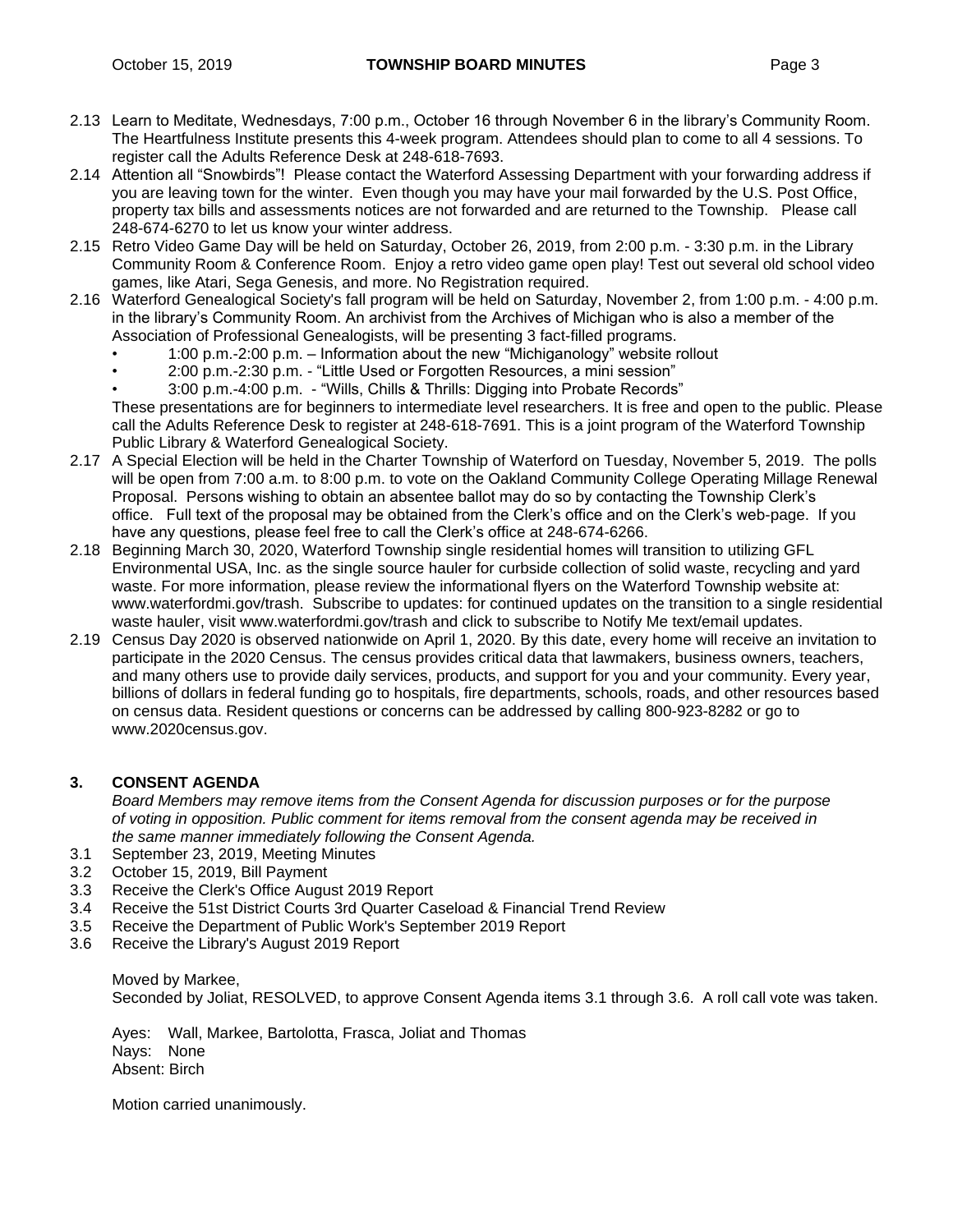# **4. BOARD LIAISON REPORTS (VERBAL)**

#### Trustee Bartolotta

At the Planning Commission held on September 24<sup>th</sup>, 4305 Lessing Street requested special approval to allow outdoor storage and 7760 and 7772 Cooley Lake Road had a site plan review.

## Supervisor Wall

On Saturday, October 5<sup>th</sup>, Supervisor Wall attended the Fallen Hero's / 1<sup>st</sup> Responders Memorial Dedication. Out of the 22 names on the memorial three were Waterford Residents: U.S. Army PFC Damian S. Bushart, U.S. Army SPC Byron W. Fouty, and U.S. Army SPC Andrew K. Waits Please take time to visit the memorial.

## Clerk Markee

#### Parks and Recreation

Barn drainage is complete, a hay cutter is being purchased, the garden's had a good year, and the next spaghetti dinner will be held on Friday, November  $1<sup>st</sup>$  from 4:00 p.m. to 6:00 pm. at the Recreation Center.

#### Library

The next Library Board meeting will be held on October 23<sup>rd</sup> at the Library.

The Clinton River Water Commission held a River Walk Clean up. They collected over 250 lbs. of garbage along the walk.

#### Trustee Joliat

A Ribbon Cutting was held at the English Phone Booth.

The Halloween Hayrides were held this past Saturday, at the DPNC.

Trustee Joliat attended the Waterford Senior Center Meals on Wheels and it was a great success.

#### Trustee Frasca

Hess Hathaway Park Committee

The Committee discussed the Funtober to be held at Hess-Hathaway on 10/19 at Hess-Hathaway. Harvest Happening had over 200 volunteers, 1,030 cars, and figure 3,000+ people attended. It was a great event.

The Historic Barn rehabilitation is going well and the drainage is working fantastically.

The Unicorn party was a sell-out.

OCC sponsored the 1<sup>st</sup> cross country race at Hess-Hathaway Park and there were 14 colleges represented at the park.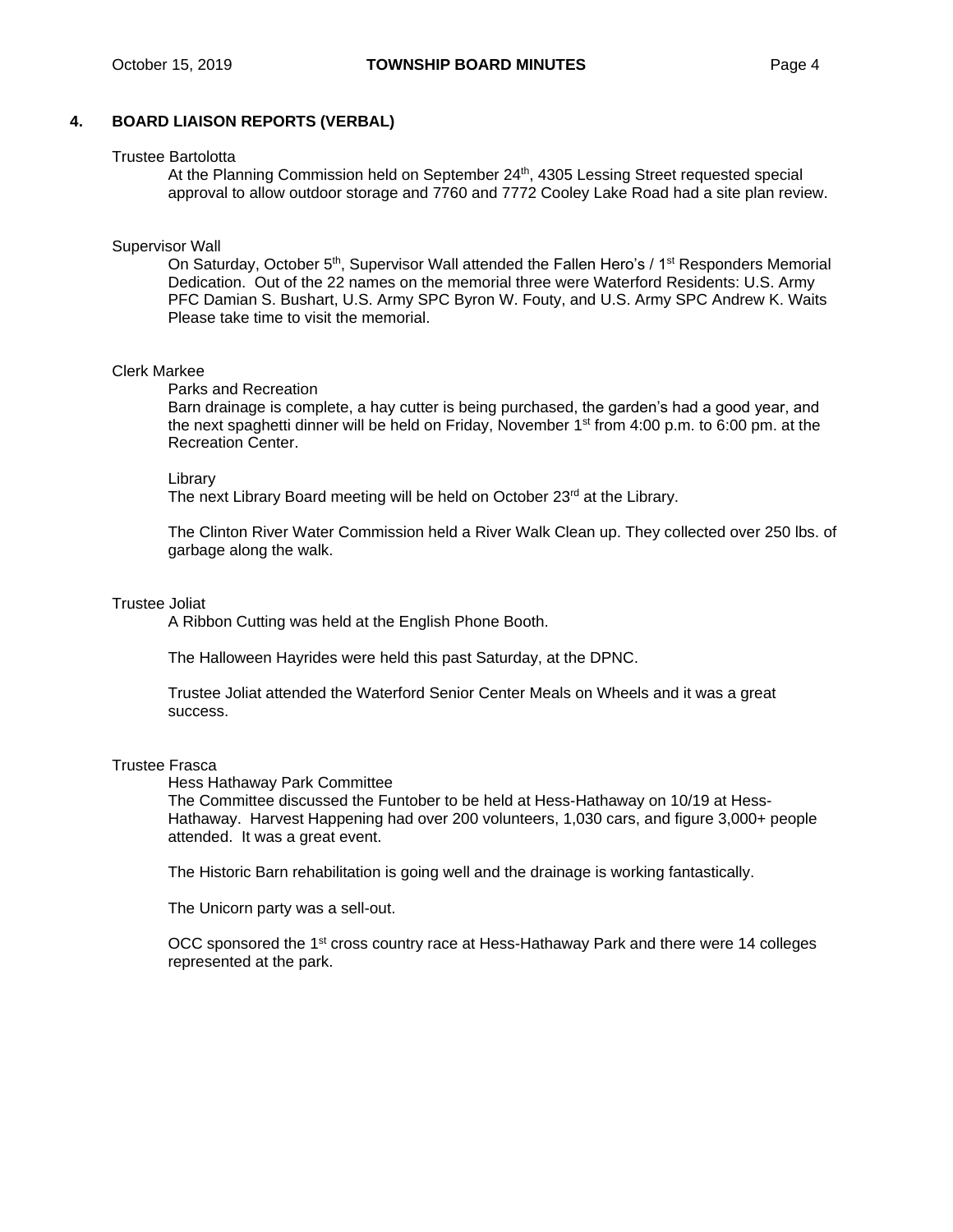# **5. NEW BUSINESS**

## **5.1 Recommendation to Prepay in Full Oakland-Macomb Interceptor (OMI) Debt Series 2019**

The following memo was received from Derek Diederich, Budget Director and DPW Administrative Superintendent, Russell Williams, DPW Director, Barb Miller, Assistant Budget Director and Accounting **Manger** 

Waterford Township was recently notified by the Oakland County Water Resource Commissioner's (WRC) Office that Series 2019 of the Oakland –Macomb Interceptor Drainage District would commence in September of 2020. The attached resolution needs to be adopted prior to November 1, 2019 by the Waterford Township Board in order to initiate the Township's intent to prepay its respective apportioned share. The total district bond sale for this segment of Series 2019 is \$11,920,000. Waterford's share of this amount of public debt is 7.6159% or \$907,815. The balance of the debt is shared by the other member communities of the Clinton-Oakland Sewer System in Oakland County and some communities in Macomb County. Please see the attachment to this memo for the Other Communities shares for your reference.

The purpose of this bond sale in essence is for the OMI District to purchase assets from the Great Lakes Water Authority (GLWA). The reason for this acquisition was to conduct the required and identified forthcoming rehabilitation projects at a lower bonded interest rate due to OMI's bond rating. Additionally, OMI outlines in their attached memo that OMI will be able to operate the acquired assets at a more reasonable cost going forward. Reading the attached memo from OMI; they outline the reason for the acquisition, operational savings and the project area of rehabilitation that is needed.

As mentioned, Waterford's principal portion on this public debt is \$907,815. The amortization schedule on page 5 of the OMI Memo outlines the 6-year repayment schedule should the Township elect to incur the debt. By prepaying the total required principal balance upfront the Township would save \$38,041.42 in interest that would not have to be passed along to the Waterford Sewer Rate Payer. Additionally, the principal balance obligation would be kept off of Waterford's long-term debt schedule. At 12-31-2018, the Long-Term Debt in the 'Business Type Activities' (Water-Sewer Fund) was \$32,547,729. We believe the Township should look to prepay such activities as outlined above when possible. This helps keep additional debt from being placed on the Township's books and forgoes the need to raise rates at this time for this activity.

At the end of Fiscal Year 2018, the Enterprise Fund (590) Water-Sewer had a Cash and Investments position of \$17,828,069. Total Initial Budgeted Operating Expenses for 2019 were \$23,959,916. This equates to a 74% Fund Balance (Cash) to Annual Expenses Ratio. Auditors, Finance Advisors, and Bond Rating Agencies recommend around a 75% to 100% Ratio for Enterprise Funds. There is no hard and fast rule on these thresholds and Water-Sewer can fluctuate some based on Capital Improvements and Debt Financing needs.

We feel that the interest savings of nearly \$40,000 over the life of the payment schedule warrants serious consideration to pay in full at this time. These savings would help Waterford's Sewer Rate Payers and keep the overall amount of debt Waterford carries on its Balance Sheet lower. We jointly recommend the Board authorize this transaction at this time. The funds would come from the Water-Sewer (590) Fund Balance, not any of the other Township Funds. A Board Authorization is needed since this opportunity was not available until after ratification of the 2019 Budget.

# **Recommended Board Action #1 (Enterprise Fund Budget Amendment & Expenditure Authorization):**

A Township Board Budget Amendment in the amount of \$907,815.28 from the Township's Enterprise Fund for the purpose of prepaying Oakland Macomb Interceptor (OMI) Drainage District Debt Issuance 2019. We would also recommend that the board authorize an amount not to exceed 5% of the currently stated rate by OMI. The 5% is recommended in case the actual finalized numbers differ slightly from the estimate.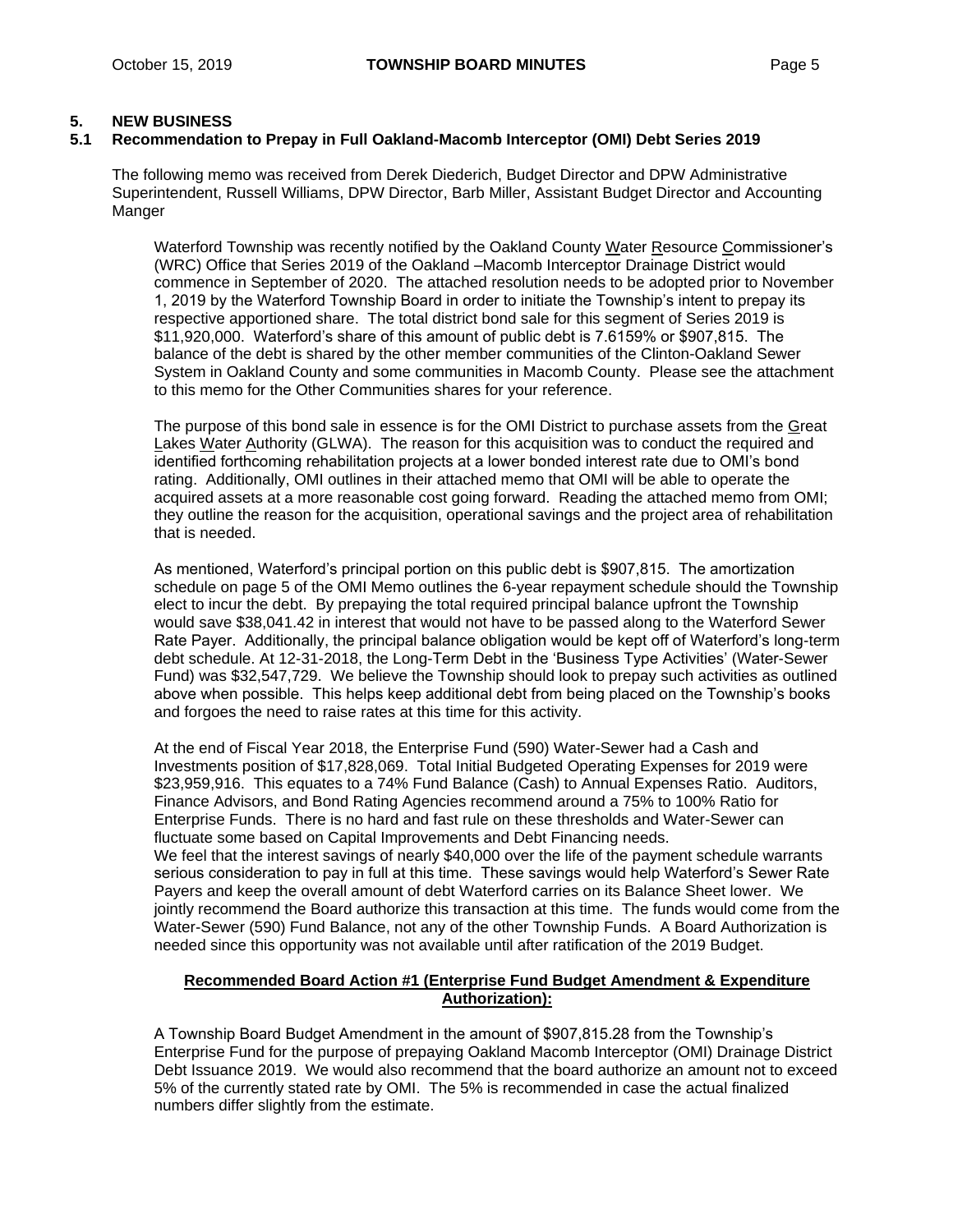#### Recommendation to Prepay in Full Oakland-Macomb Interceptor (OMI) Debt Series 2019 Continued.

We have been in contact with Margaret Birch, Waterford Treasurer and she is aware of the interest savings that can be garnered by this move, as well as the need to have the funds liquid and ready to transfer to the County prior to November 1, 2019 as requested by County and OMI Officials.

## **Recommended Board Action #2 (An Affirmative Vote on the Drainage Debt Prepayment Resolution):**

Oakland County and OMI additionally require a Resolution to be presented to them that shows the Board's intent and authorization of this transaction. We have attached that Resolution to this memo for your consideration. This resolution must be presented to the County by November 1, 2019 to commence with the prepayment option.

Thank you for your attention and careful consideration to this matter. Should you have any questions please do not hesitate to contact our office.

#### Moved by Markee,

Seconded by Thomas; RESOLVED, to approve the prepayment, in full, the Oakland Macomb Interceptor Debt series 2019 in the amount of \$907,815.28, thereby saving Waterford Interest fees of \$38,041.42 from the water-sewer 590 Fund Balance and not to exceed 5% of the approved amount. A roll call vote was taken.

Ayes: Wall, Markee, Bartolotta, Frasca, Joliat and Thomas Nays: None Absent: Birch

Motion carried unanimously.

# **5.2 51st District Court 2019 Budget Amendment Request**

The following memo was received from Jennifer Thom, Court Administrator,

The Court plans to complete three longstanding projects within the building; replace the existing fire alarm panel and supporting safety equipment, install a web based HVAC unit, and upgrade access control of building entrances.

Please transfer \$60,000.00 from 11360-84500 Services – Other Professional and appropriate to 11360-97125 Capital – Personal Property.

Moved by Joliat,

Seconded by Frasca, RESOLVED, approve \ the transfer \$60,000.00 from 11360-84500 Services – Other Professional and appropriate to 11360-97125 Capital – Personal Property to complete the building up grades as stated in Ms. Thom's September 27, 2019, Memorandum. A roll call vote was taken.

Ayes: Wall, Markee, Bartolotta, Frasca, Joliat and Thomas Nays: None Absent: Birch

Motion carried unanimously.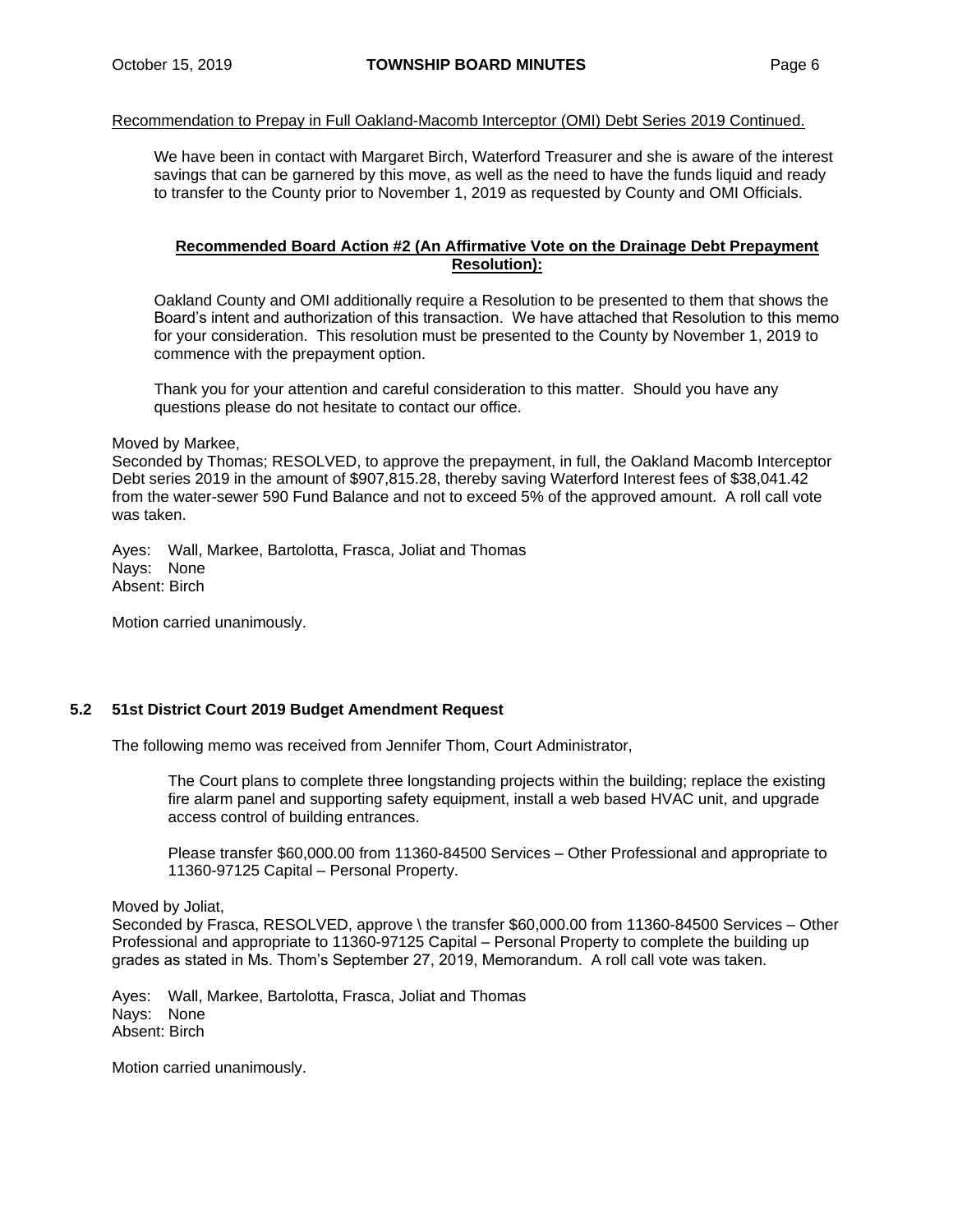## **5.3 Purchase of Unmarked Police Vehicle**

The following memo was received from Police Chief Underwood.

The police department participates in investigative, administrative and covert activities on a regular basis. Officers assigned in such a capacity are deployed in unmarked police vehicles.

We recently added one more Officer/Detective to our Investigative Services Bureau, creating a need for one additional unmarked vehicle.

We are requesting approval to purchase a new unmarked police vehicle as described below.

| Vehicle | Model            | Unit Price        | Total       |
|---------|------------------|-------------------|-------------|
| 2020(1) | Base Model Sedan | \$18,010.00       | \$18,010.00 |
|         |                  | <b>Total Cost</b> | \$18,010.00 |

Funds are available for this purchase in the 2019 Police Department budget as adopted by the Board of Trustees.

Thank you in advance for your consideration. If you have any questions, please don't hesitate to contact me.

The vehicle listed above is being purchased through the State of Michigan MIDeal contract; pricing was determined through competitive bid.

Moved by Bartolotta,

Seconded by Frasca; RESOLVED, to approve the purchase of a new unmarked police vehicle in the amount of \$18,010.00. A roll call vote was taken.

Ayes: Wall, Markee, Bartolotta, Frasca, Joliat and Thomas Nays: None Absent: Birch

Motion carried unanimously.

#### 5.4 **DPW Building HVAC, Mechanical Systems Upgrade**

The following memo was received from Russell D. Williams, DPW Director.

With the installation of the new electronic ControlNet hardware, additional mechanical work is necessary before taking full advantage of the advanced functionality of the new system.

During the startup of the new system, the existing nineteen (19) mechanical Variable Air Volume (VAV) units are not functioning correctly. With the age of the units, ControlNet would need to find an expensive, obsolete tool in order to attempt a calibration or air balance of the units. After finding the tool, it may not be possible to complete air balancing and require replacement of some of the obsolete VAVs leaving the DPW with a mix of old and new VAV units.

The assured resolution is to replace all nineteen (19) DPW VAV units with new modern VAV units at a cost of \$39,200.00. Work will include supplying nineteen (19) new VAV units, installation, startup of the VAV units, a full rebalancing of the DPW air distribution system, rebalancing of the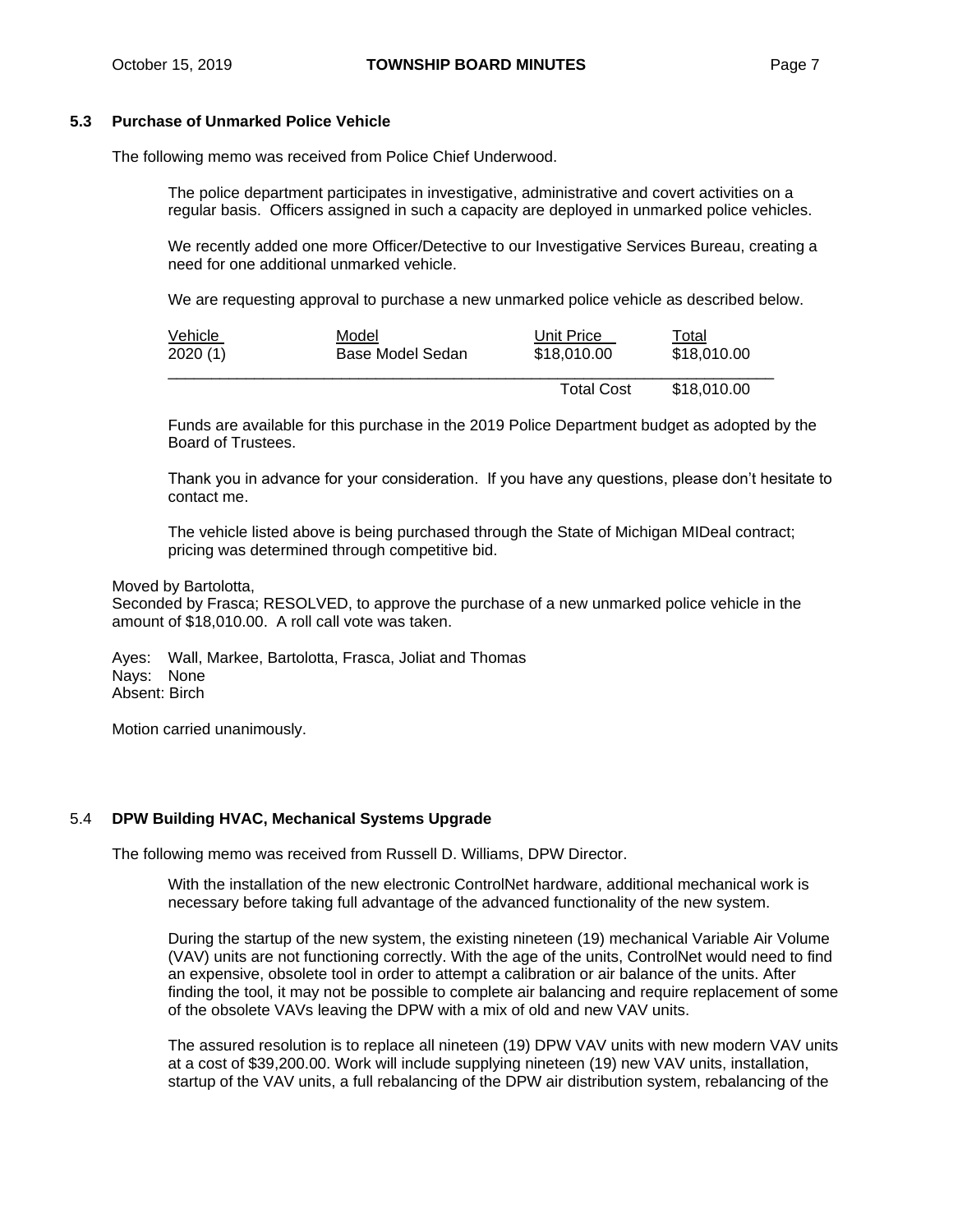## DPW Building HVAC, Mechanical Systems Upgrade Continued.

hydronic (heating) system with documentation of all work completed. ControlNet is providing a one-year-warranty covering all equipment and labor. This will ensure that the entire control system is completely modern.

ControlNet, Inc. is a Waterford Township single-source approved vendor.

This purchase will not require a budget amendment.

|                          | <b>Requested Board Action</b>                                  |             |
|--------------------------|----------------------------------------------------------------|-------------|
|                          | Approve: ControlNet Proposal to Replace DPW Building VAV units |             |
| 25 % Funding From F&O    | Account 12650-92190                                            | \$9,800.00  |
|                          | <b>Contract R&amp;M Building</b>                               |             |
| 75 % Funding From        | <b>Account 59044-92190</b>                                     | \$29,400.00 |
| <b>Water &amp; Sewer</b> | <b>Contract R&amp;M Building</b>                               |             |
| Total                    |                                                                | \$39,200.00 |

#### Moved by Markee,

Seconded by Frasca; RESOLVED, to approve 39,200.00 for HVAC mechanical systems upgrade for variable air volume to take full advantage of the new electronic ControlNet hardware; furthermore, to utilize funds from account 12650-92190 in the amount of 9,800.00 and account number 59044-92190 in the amount of \$29,400.00. A roll call vote was taken.

Ayes: Wall, Markee, Bartolotta, Frasca, Joliat and Thomas Nays: None Absent: Birch

Motion carried unanimously.

# **5.5 Lyford Sewer Pump Station Rehabilitation**

The following memo was received from Russell D. Williams, DPW Director.

Please see Mr. Joseph Ashley's attached memo requesting the total rehabilitation of the Lyford Sewer Lift Station. The concrete of the wet well is deteriorating due to the hydrogen sulfide gasses present in some wastewater. The proposed lining of the wet well is similar to a pickup bed liner. This is a very similar project to the recent 18-1 Highland Theater lift station rehabilitation. This is a DPW managed project to control costs.

This project will involve a lining of the wet well, replacement pumps, pump rails, piping, valves and wet well hatch door with safety grate.

The mechanical contractor quote provided by DE-CAL, INC. is a JGM Valve, the pump supplier, recommended contractor that Waterford DPW has used in the past. DE-CAL, INC provides service of the highest quality with a competitive price. With the current economy, we are having a hard time getting three quotes from mechanical contractors. The contractor currently on the single-source list is having scheduling or quality issues and it has been such a problem that Waterford Township DPW has decided that it is no longer in the best interest of Waterford Township to utilize the contractor. I would request that DE-CAL, INC. be added to the Waterford Township single-source list for future projects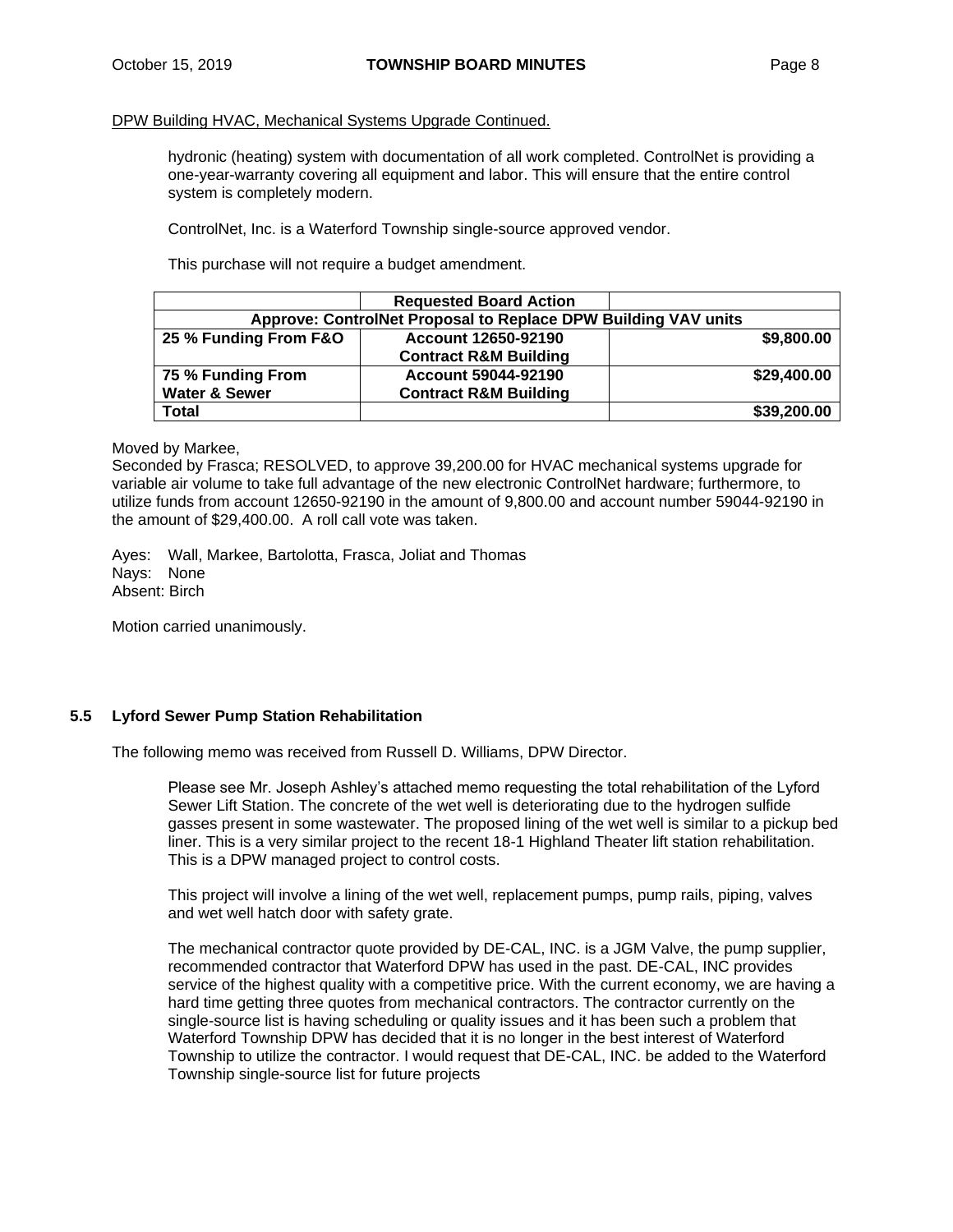#### Lyford Sewer Pump Station Rehabilitation Continued.

Liqui-Force, now Granite Inliner, the wet well lining contractor, is a Waterford Township 2019 single-source approved vendor.

JGM Valve is the pump, rail system, pump moisture / over temperature protecting relay supplier; also a Waterford Township 2019 single-source approved vendor.

This Project will require a line to line adjustment from the account# 59055-97131 to the account #59055-97000

|                        | <b>Requested Board Action</b>                                                                  |              |
|------------------------|------------------------------------------------------------------------------------------------|--------------|
|                        | Approve an accounting line to line adjustment from account# 59055-97131 to account 59055-97000 |              |
|                        | of: \$80,000.00                                                                                |              |
|                        | Approve De-Cal, Inc. as a 2019 Waterford Township Single Source Supplier.                      |              |
| Approve                | <b>From Account</b>                                                                            | <b>Price</b> |
| DE-CAL, INC.           | 59055-97000                                                                                    | \$29,394.00  |
| <b>Granite InLiner</b> | 59055-97000                                                                                    | \$33,500.00  |
| <b>JGM Valve</b>       | 59055-97000                                                                                    | \$45,662.00  |
| Total                  |                                                                                                | \$108,556.00 |

Moved by Markee,

Seconded by Frasca; RESOLVED, to approve \$108,556.00 for the Lyford Sewer Pump Station rehabilitation; furthermore to approve a budget line adjustment from account 59055-97131 to account 59055-97000 in the amount of \$80,000.00. A roll call vote was taken.

Ayes: Wall, Markee, Bartolotta, Frasca, Joliat and Thomas Nays: None Absent: Birch

Motion carried unanimously.

#### **5.6 Promotion of Mr. Frank Fisher to DPW Engineering Superintendent**

The following memo was received from Russell D. Williams, DPW Director.

Mr. Dan Stickel, DPW Engineering Superintendent, has resigned from Waterford Township and has started new employment with the Saginaw-Midland Water Supply Corporation. Waterford Township DPW would like to wish Mr. Stickel the very best in his new opportunities.

The vacancy created with Mr. Stickel's departure is an opportunity to fill from within the department. Mr. Frank Fisher, DPW GIS Manager / DPW IS Administrator (currently M&A Grade 6, step 10) has an eighteen-year history with Waterford Township DPW as a valuable member of the engineering team. Mr. Fisher has the technical expertise and institutional knowledge to run the Engineering Department. It is without reservation, I would make the recommendation to promote Mr. Frank Fisher, DPW GIS Manager / DPW IS Administrator to DPW Engineering Superintendent.

Mr. Fisher will carry his DPW GIS Manager / DPW IS Administrator Duties with him into the DPW Engineering Superintendent position.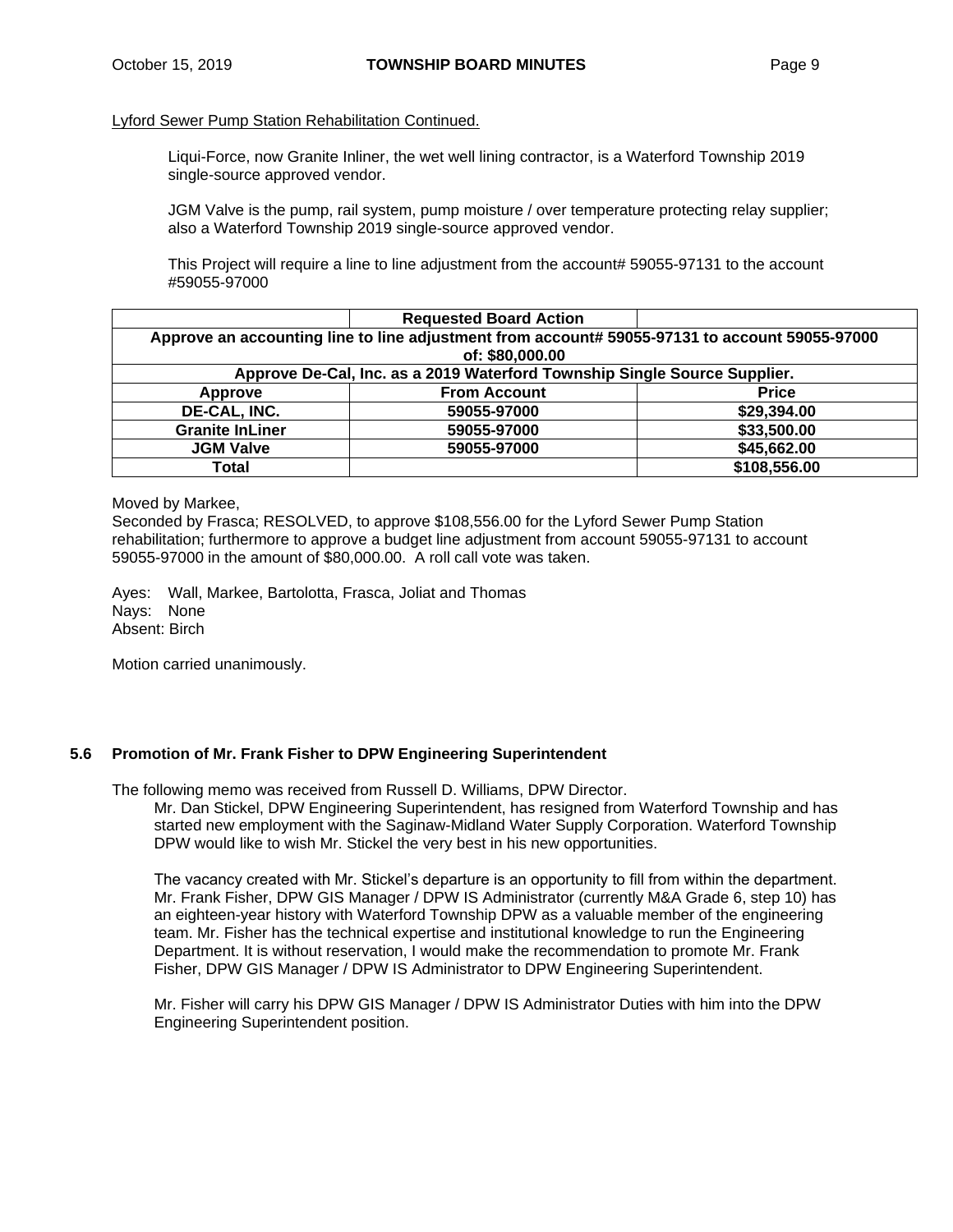## Promotion of Mr. Frank Fisher to DPW Engineering Superintendent Continued.

#### **Requested Board Action Approve Promotion of Mr. Frank Fisher to DPW Engineering Superintendent, Management & Administration Grade 8, Step 5**

Moved by Joliat,

Seconded by Frasca; RESOLVED, to approve the promotion of Mr. Frank Fisher to DPW Engineering Superintendent, Management & Administration Grade 8, Step 5. A roll call vote was taken.

Ayes: Wall, Markee, Bartolotta, Frasca, Joliat and Thomas Nays: None Absent: Birch

Motion carried unanimously.

#### **5.7 DPW Facilities & Operations Superintendent, Management & Administration Grade 8**

The following memo was received from Russell D. Williams, DPW Director

With the recent departure of Mr. Hugo Cardenas, DPW F&O Superintendent and now Mr. Dan Stickel, DPW Engineering Superintendent, the DPW would like to request the board approve posting a Facilities & Operations Superintendent position.

The Facilities & Operations Superintendent is responsible to supervise the F&O staff, fleet management, manage Waterford's five (5) cemeteries and coordinate maintenance of the buildings and grounds of the Township owned properties.

This posting will be an internal / external job posting for the Waterford Township DPW. There may be some qualified internal applicants, which would be a best-case scenario. Although any applicant would have a great deal of learning to master the position; an internal applicant would have institutional knowledge of Waterford Township thus helping to shorten the learning curve to being a proficient F&O Superintendent.

|                                                                         | <b>Requested Board Action</b> |  |  |  |  |
|-------------------------------------------------------------------------|-------------------------------|--|--|--|--|
| Approve Posting of DPW Facilities & Operations Superintendent Position: |                               |  |  |  |  |
| <b>Management &amp; Administration Grade 8, Step 5 max</b>              |                               |  |  |  |  |

Supervisor Wall stated that the posting would be internal and external.

Moved by Joliat,

Seconded by Markee; RESOLVED, to approve posting of DPW Facilities & Operations Superintendent Position Management and Administration, Grade 8, Step 5 maximum. A roll call vote was taken.

Ayes: Wall, Markee, Bartolotta, Frasca, Joliat and Thomas Nays: None Absent: Birch

Motion carried unanimously.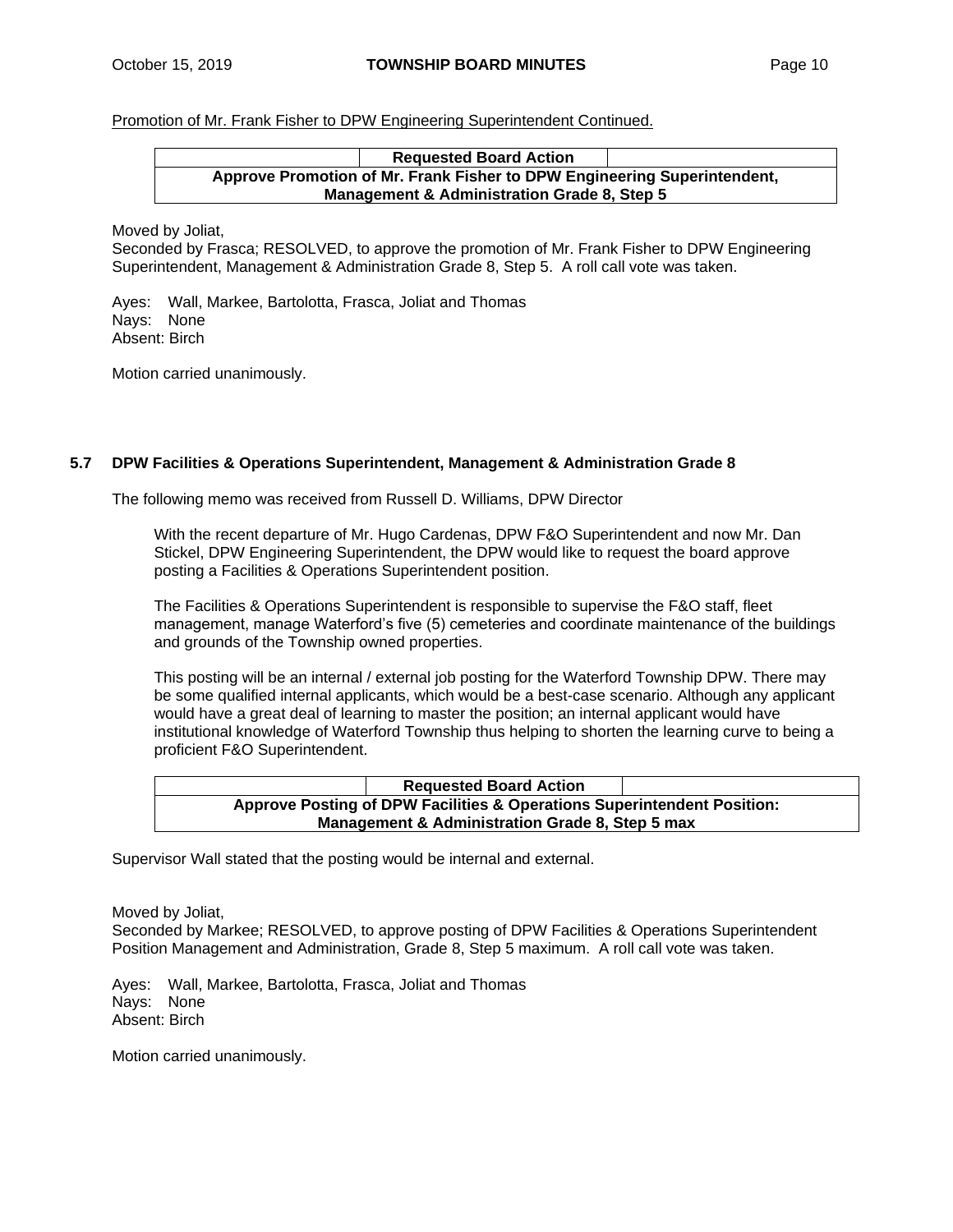#### **5.8 Posting of DPW Engineer Position, Management & Administration Grade 6**

The following memo was received from Russell D. Williams, DPW Director. With the departure of Mr. Dan Stickel, DPW Engineering Superintendent, the DPW would request a position be revived that was vacated when Mr. Stickel was promoted from DPW Engineer to DPW Engineering Superintendent. This is a critical position for coordinating contracts, project evaluation and managing various DPW projects.

With Mr. Frank Fisher leaving the GIS Manager position vacated for the DPW Superintendent's position, no budget amendments will be necessary at this time.

This posting will be an external job posting due to the lack of engineering graduates currently working for Waterford Township DPW.

|                                                                             | <b>Requested Board Action</b> |  |  |  |
|-----------------------------------------------------------------------------|-------------------------------|--|--|--|
| Approve Posting of DPW Engineer Position, Management & Administration Grade |                               |  |  |  |
|                                                                             | 6. Step 5 max                 |  |  |  |

Moved by Joliat,

Seconded by Frasca; RESOLVED, to approve the posting of DPW Engineer Position, Management & Administration Grade 6, Step 5 maximum. .A roll call vote was taken.

Ayes: Wall, Markee, Bartolotta, Frasca, Joliat and Thomas Nays: None Absent: Birch

Motion carried unanimously.

#### **5.9 Request to Split / Divide Parcels 13-16-201-001 & 13-16-201-002**

The following memo was received from Scott Alef, Planner II.

This office has completed a review of an application from Ms. Medved to split the above referenced properties and would offer the following comments:

Ms. Medved has recently completed a purchase of the above referenced properties from Waterford Township which are located on the south side of Hatchery Road, west of Crescent Lake Road. The properties, which previously held the PL, Public Lands zoning designation, were rezoned by the Township, as rezoning application 19-06-02, on July 8, 2019 to R-1A to facilitate the sale. Neither property currently contains any structures.

Ms. Medved is proposing to split the two existing parcels into a total of four parcels. Generally, Parcels A & B are 130' x 660' and Parcels C & D are 150' x 660'. As shown i[n Table 1,](#page-11-0) this would violate the three  $(3)$  to one  $(1)$  depth-to-width ratio as required by Section 15-082 $(c)(4)$  of the Waterford Township Code of ordinances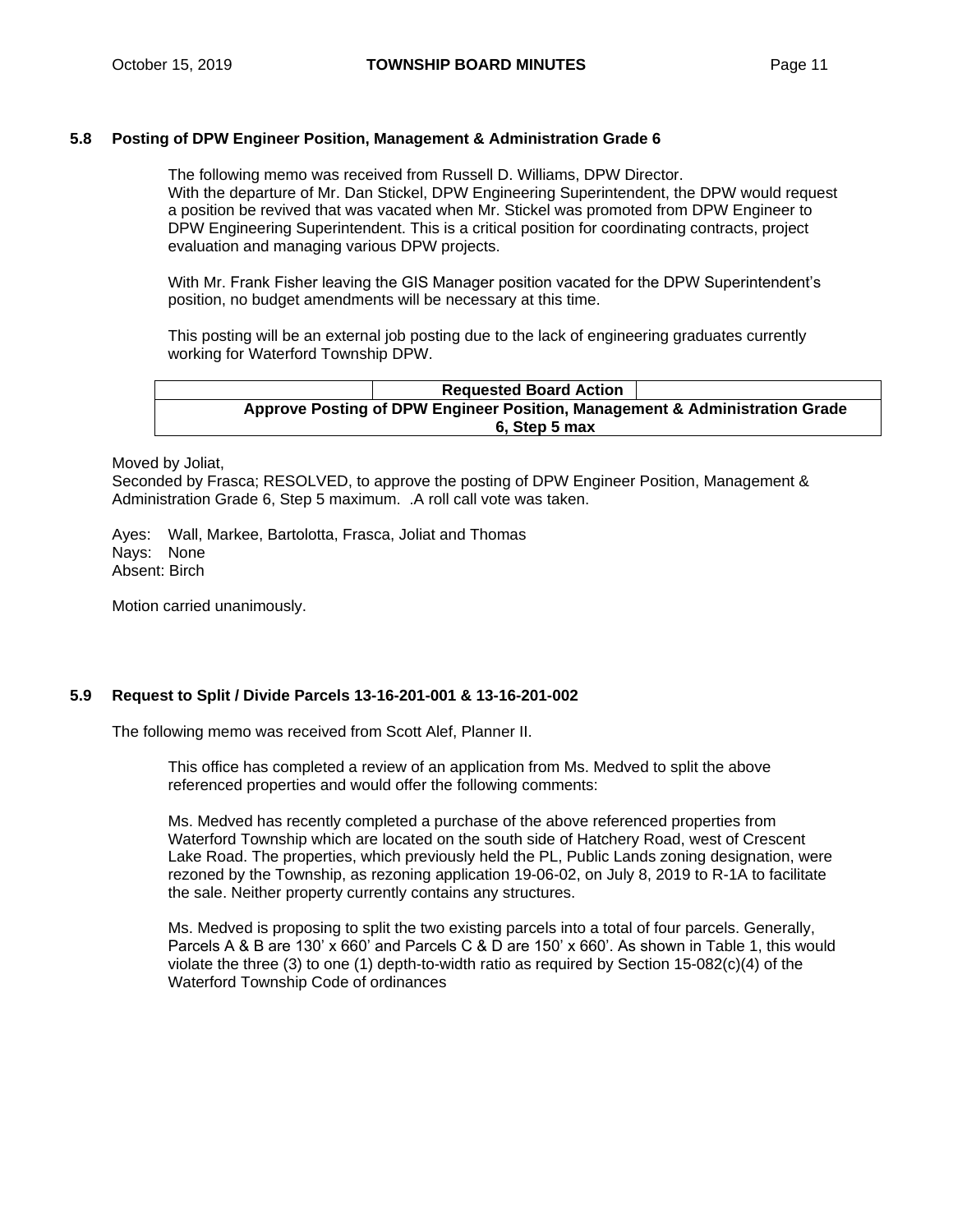## <span id="page-11-0"></span>Request to Split / Divide Parcels 13-16-201-001 & 13-16-201-002 Continued.

| - |  |  |  |  |
|---|--|--|--|--|
|---|--|--|--|--|

|              | Parcel<br>Depth | Parcel<br>Width | Depth to<br><b>Width Ratio</b> | Area in<br><b>SQFT</b> |
|--------------|-----------------|-----------------|--------------------------------|------------------------|
| Parcel A & B | 660'            | 130'            | 5.08:1                         | 38,871                 |
| Parcel C & D | 660'            | 150'            | 4.4:1                          | 72,365                 |

The two parcels are lake front properties with a varying waters edge. When accounting for only the actual land above water and excluding the 33' right-of-way for Hatchery Road, the proposed parcels become substantially more conforming as shown in [Table 2.](#page-11-1) The details of the resulting four proposed parcels are shown in [Table 2](#page-11-1) below:

#### <span id="page-11-1"></span>Table 2

|          | Property Line Depth<br>to Waters Edge |      | Average Depth to<br>Parcel |       |        | Depth to<br><b>Width Ratio</b> | Area in SQFT |
|----------|---------------------------------------|------|----------------------------|-------|--------|--------------------------------|--------------|
|          | West                                  | East | <b>Waters Edge</b>         | Width |        |                                |              |
| Parcel A | 247'                                  | 285' | 266'                       | 130'  | 2.05:1 | 34.581                         |              |
| Parcel B | 285'                                  | 372' | 329'                       | 130'  | 2.53:1 | 42,748                         |              |
| Parcel C | 372'                                  | 526' | 449'                       | 150'  | 3:1    | 67,415                         |              |
| Parcel D | 526'                                  | 627  | 577'                       | 150'  | 3.84:1 | 86,512                         |              |

All four of the proposed properties would meet the requirements for width and area for the R-1A zoning district in which they are located, principally a minimum width of 70 feet and a minimum area of 9,800 sq. ft. Parcels A, B, and C meet all other requirements of the Section 15-082(c) of the Code of Ordinances. As such, Parcel Number 13-16-201-001 at 5445 Hatchery Road may be split administratively based on the proposed application.

Parcel D meets all requirements except for exceeding the depth-to-width ratio as required by Section 15-082(c)(4).

Considering this deficiency, the administrative review committee cannot approve the application to split Parcel number 13-16-201-002 at 5397 Hatchery Road but finds merit in the proposal based on the character of the location of the parcel and the impact of Clam Lake on the arrangement of proposed parcels in this location. If the Township Board agrees that there is merit in this application, it is recommended that the applicant's appeal to Township Board be granted to allow a total of four (4) parcels as requested.

If the Board does not agree with this option, administrative approval would be able to permit a total of three (3) resulting parcels and the administrative denial of the fourth split would be upheld and the applicant's only remaining option would be to seek relief through Circuit Court action.

Therefore, the following draft motion of approval has been prepared for your consideration: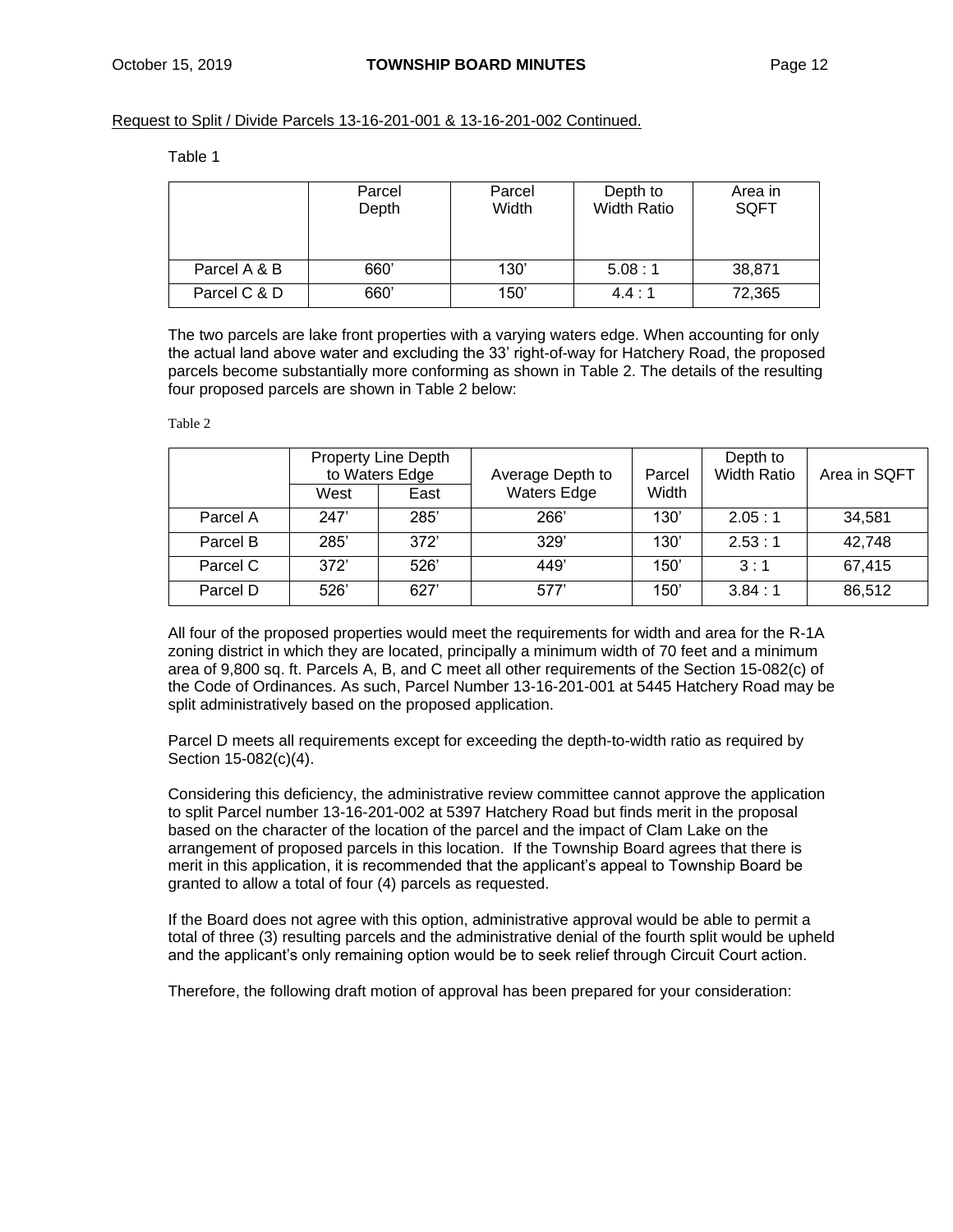Request to Split / Divide Parcels 13-16-201-001 & 13-16-201-002 Continued.

#### *Draft Motion of Approval*

*To grant the application for a lot split for 5397 & 5445 Hatchery Road to permit a total of four (4) resulting parcels as per the application with the stipulation that the applicant dedicate the portion of the properties located in the right-of-way to the Road Commission for Oakland County.* 

Moved by Markee,

Seconded by Frasca; RESOLVED, to grant a variance from Section 15-092(c)(4) of the Ordinance Code to allow proposal Parcel D to have a depth-to-width ratio of 3.84:1 based on the practical difficulties outlined in Mr. Alef's October 4, 2019, Memorandum to the Board conditioned on the applicant dedicating the portion of the properties located in the right-of-way to the Road Commission for Oakland County.

Ayes: Wall, Markee, Bartolotta, Frasca, Joliat and Thomas Nays: None Absent: Birch

Motion carried unanimously.

**5.10 Public Comments limited to three (3) minutes per topic.** Nobody addressed the Board.

#### **ADJOURNMENT**

Moved by Joliat Seconded by Bartolotta; RESOLVED, to adjourn the meeting at 7:07 p.m.

Motion carried unanimously.

Kim Markee, Clerk

Gary Wall, Supervisor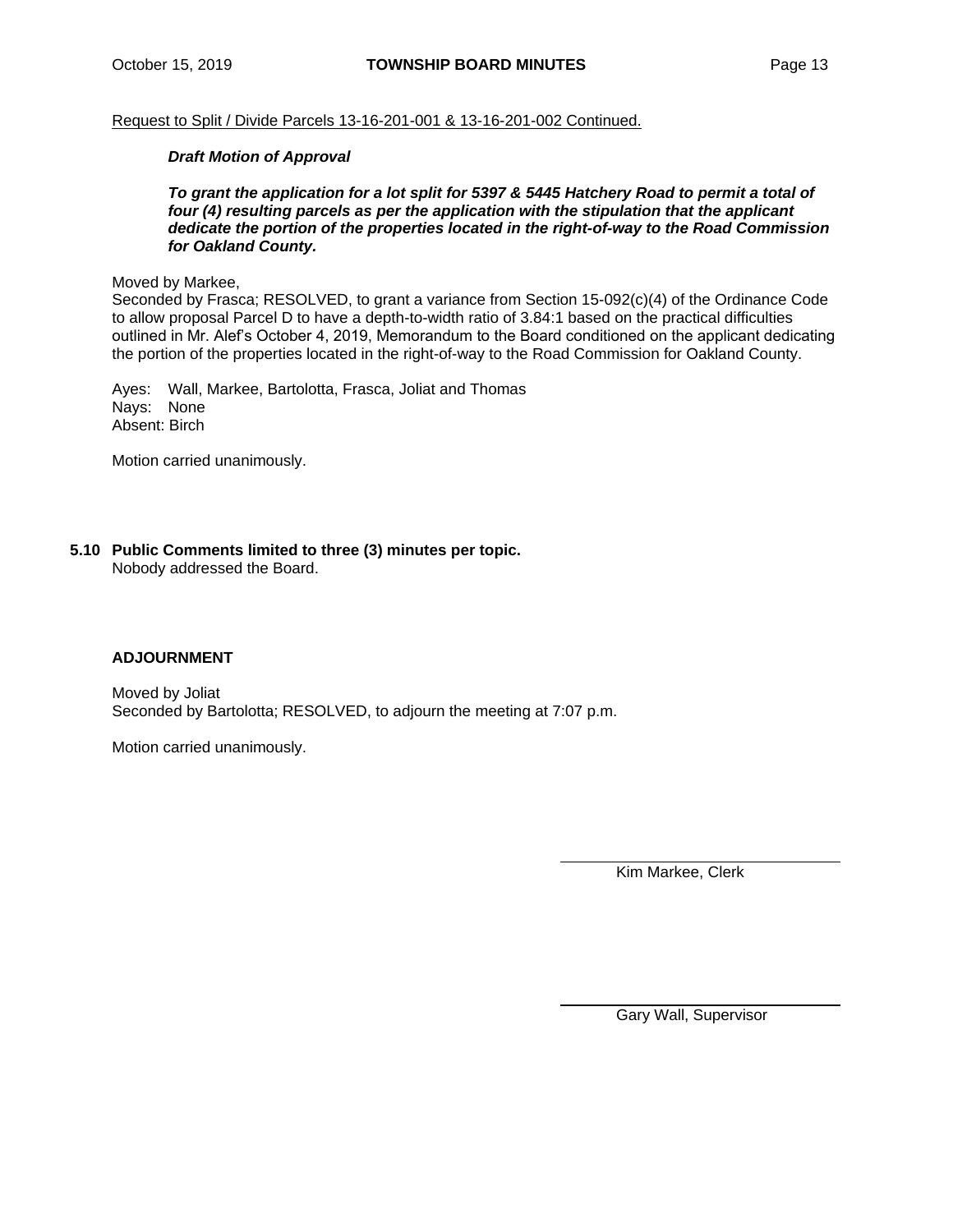## $10/10/2019$  11:15 | WATERFORD TOWNSHIP  $[{\small \texttt{AP} \texttt{CHECK} \texttt{RECONCLIATION REGISTER} }$

#### FOR CASH ACCOUNT: 70000 01000

apchkrcn

#### FOR: Uncleared

| CHECK # CHECK DATE TYPE    VENDOR NAME    |  |                                                                                                                                                                  | UNCLEARED |  | CLEARED BATCH CLEAR DATE |
|-------------------------------------------|--|------------------------------------------------------------------------------------------------------------------------------------------------------------------|-----------|--|--------------------------|
|                                           |  |                                                                                                                                                                  |           |  |                          |
|                                           |  |                                                                                                                                                                  | 768.49    |  |                          |
|                                           |  | 285691 10/10/2019 PRINTED 011036 A&M PLUMBING<br>285692 10/10/2019 PRINTED 011188 ALL STAR OFFICIALS ASSOC                                                       | 477.00    |  |                          |
|                                           |  | 285693 10/10/2019 PRINTED 011730 ARROW PRINTING                                                                                                                  | 2,289.15  |  |                          |
|                                           |  | 285694 10/10/2019 PRINTED 013149 ACCURATE CONSTRUCTION SER                                                                                                       | 2,650.00  |  |                          |
|                                           |  |                                                                                                                                                                  | 9,450.00  |  |                          |
|                                           |  | 285695 10/10/2019 PRINTED 013376 AIR HANDLERS SERVICE CORP<br>285696 10/10/2019 PRINTED 013418 AJAX MATERIALS CORP                                               | 1,595.05  |  |                          |
|                                           |  | 285697 10/10/2019 PRINTED 013665 APOLLO FIRE EQUIPMENT CO                                                                                                        | 1,417.57  |  |                          |
|                                           |  | 285698 10/10/2019 PRINTED 013666 APOLLO FIRE APPARATUS                                                                                                           | 257.71    |  |                          |
|                                           |  | 285699 10/10/2019 PRINTED 013684 AQUATIC SERVICES INC                                                                                                            | 750.00    |  |                          |
|                                           |  | 285700 10/10/2019 PRINTED 014472 ALPHA DIRECTIONAL BORING                                                                                                        | 3,000.00  |  |                          |
|                                           |  | 285701 10/10/2019 PRINTED 014474 ALCOHOL DRUG ADMINISTRATI                                                                                                       | 1,567.00  |  |                          |
|                                           |  | 285702 10/10/2019 PRINTED 021079 BAKER & TAYLOR BOOKS                                                                                                            | 4,962.52  |  |                          |
|                                           |  | 285703 10/10/2019 PRINTED 021093 BSB COMMUNICATIONS, INC                                                                                                         | 10,247.94 |  |                          |
|                                           |  | 285704 10/10/2019 PRINTED 021380 BILLS PLBG & SEWER SERV I                                                                                                       | 366.00    |  |                          |
|                                           |  | 285705 10/10/2019 PRINTED 023016 BATTERIES PLUS                                                                                                                  | 353.18    |  |                          |
|                                           |  | 285706 10/10/2019 PRINTED 023231 BEDROCK EXPRESS LTD                                                                                                             | 350.00    |  |                          |
|                                           |  | 285707 10/10/2019 PRINTED 023374 BILL PARSONS HORSESHOE &                                                                                                        | 150.00    |  |                          |
|                                           |  | 285708 10/10/2019 PRINTED 023592 BOSTICK TRUCK CENTER LLC                                                                                                        | 1,359.97  |  |                          |
|                                           |  | 285709 10/10/2019 PRINTED 023732 BRENDEL'S SEPTIC TANK SER                                                                                                       | 1,512.86  |  |                          |
|                                           |  | 285710 10/10/2019 PRINTED 023854 BUSY BODIES                                                                                                                     | 1,899.00  |  |                          |
| 285711 10/10/2019 PRINTED 023905 BRYX INC |  |                                                                                                                                                                  | 1,000.00  |  |                          |
|                                           |  | 285712 10/10/2019 PRINTED 031270 FATHER & SON CONSTR CO                                                                                                          | 100.00    |  |                          |
|                                           |  | 285713 10/10/2019 PRINTED 031935 LC CUSTOM HOMES                                                                                                                 | 100.00    |  |                          |
|                                           |  | 285714 10/10/2019 PRINTED 032011 C&L WARD BROS CO                                                                                                                | 100.00    |  |                          |
|                                           |  | 285715 10/10/2019 PRINTED 032030 HARTMAN & TYNER INC                                                                                                             | 100.00    |  |                          |
|                                           |  | 285716 10/10/2019 PRINTED 032106 DANIEL DE LA CRUZ                                                                                                               | 100.00    |  |                          |
|                                           |  | 285717 10/10/2019 PRINTED 032155 SMJ INTERNATIONAL                                                                                                               | 600.00    |  |                          |
|                                           |  | 285718 10/10/2019 PRINTED 032265 VERIZON WIRELESS                                                                                                                | 600.00    |  |                          |
|                                           |  | 285719 10/10/2019 PRINTED 032488 SQUARE FIT LLC                                                                                                                  | 400.00    |  |                          |
|                                           |  | 285720 10/10/2019 PRINTED 032599 CHRIS JONES                                                                                                                     | 400.00    |  |                          |
|                                           |  |                                                                                                                                                                  | 1,000.00  |  |                          |
|                                           |  | 285721 10/10/2019 PRINTED 032615 UNIQUE DESIGNED HOMES, IN<br>285722 10/10/2019 PRINTED 032679 PETER DENICOLA<br>285722 10/10/2019 PRINTED 032679 PETER DENICOLA | 100.00    |  |                          |
|                                           |  | 285723 10/10/2019 PRINTED 032726 POWER HOME SOLAR                                                                                                                | 100.00    |  |                          |
|                                           |  | 285724 10/10/2019 PRINTED 032831 KEITH BRUNSON                                                                                                                   | 100.00    |  |                          |
|                                           |  | 285725 10/10/2019 PRINTED 032832 SAMUEL & LISA HARRIS                                                                                                            | 100.00    |  |                          |
|                                           |  | 285726 10/10/2019 PRINTED 032833 ROBERT LESLIE CARPENTRY,                                                                                                        | 100.00    |  |                          |
|                                           |  | 285727 10/10/2019 PRINTED 032834 GLOBAL HOME IMPROVEMENT                                                                                                         | 100.00    |  |                          |
|                                           |  | 285728 10/10/2019 PRINTED 032836 CHRISTOPHER KHERKHER                                                                                                            | 100.00    |  |                          |
| 285729 10/10/2019 PRINTED 032837 NGHIA BO |  |                                                                                                                                                                  | 600.00    |  |                          |
|                                           |  | 285730 10/10/2019 PRINTED 032838 JESSICA QUEZADA                                                                                                                 | 100.00    |  |                          |
|                                           |  | 285731 10/10/2019 PRINTED 032839 PAUL W BANKS                                                                                                                    | 100.00    |  |                          |
|                                           |  | 285732 10/10/2019 PRINTED 032840 CONTI CORPORATION                                                                                                               | 600.00    |  |                          |
|                                           |  | 285733 10/10/2019 PRINTED 032841 BOWEN ELECTRIC                                                                                                                  | 100.00    |  |                          |
|                                           |  | 285734 10/10/2019 PRINTED 032842 JUDITH PARROTT                                                                                                                  | 100.00    |  |                          |
|                                           |  | 285735 10/10/2019 PRINTED 032843 JCC DESIGNS                                                                                                                     | 100.00    |  |                          |
|                                           |  | 285736 10/10/2019 PRINTED 032844 LINDA LEATH                                                                                                                     | 100.00    |  |                          |
|                                           |  | 285737 10/10/2019 PRINTED 032845 TIMOTHY KOSS                                                                                                                    | 100.00    |  |                          |
|                                           |  | 285738 10/10/2019 PRINTED 033020 ALLIED SIGNS INC                                                                                                                | 100.00    |  |                          |
|                                           |  | 285739 10/10/2019 PRINTED 034399 HURON SIGN CO                                                                                                                   | 153.75    |  |                          |
|                                           |  | 285740 10/10/2019 PRINTED 035475 OSCAR W LARSON CO                                                                                                               | 600.00    |  |                          |
|                                           |  | 285741 10/10/2019 PRINTED 036085 BOBSON CONSTRUCTION CO IN                                                                                                       | 100.00    |  |                          |
|                                           |  | 285742 10/10/2019 PRINTED 038407 DIAMOND CREEK HOMES                                                                                                             | 100.00    |  |                          |
|                                           |  |                                                                                                                                                                  |           |  |                          |

# $\begin{array}{ccc} \mid P & \mid & 1 \end{array}$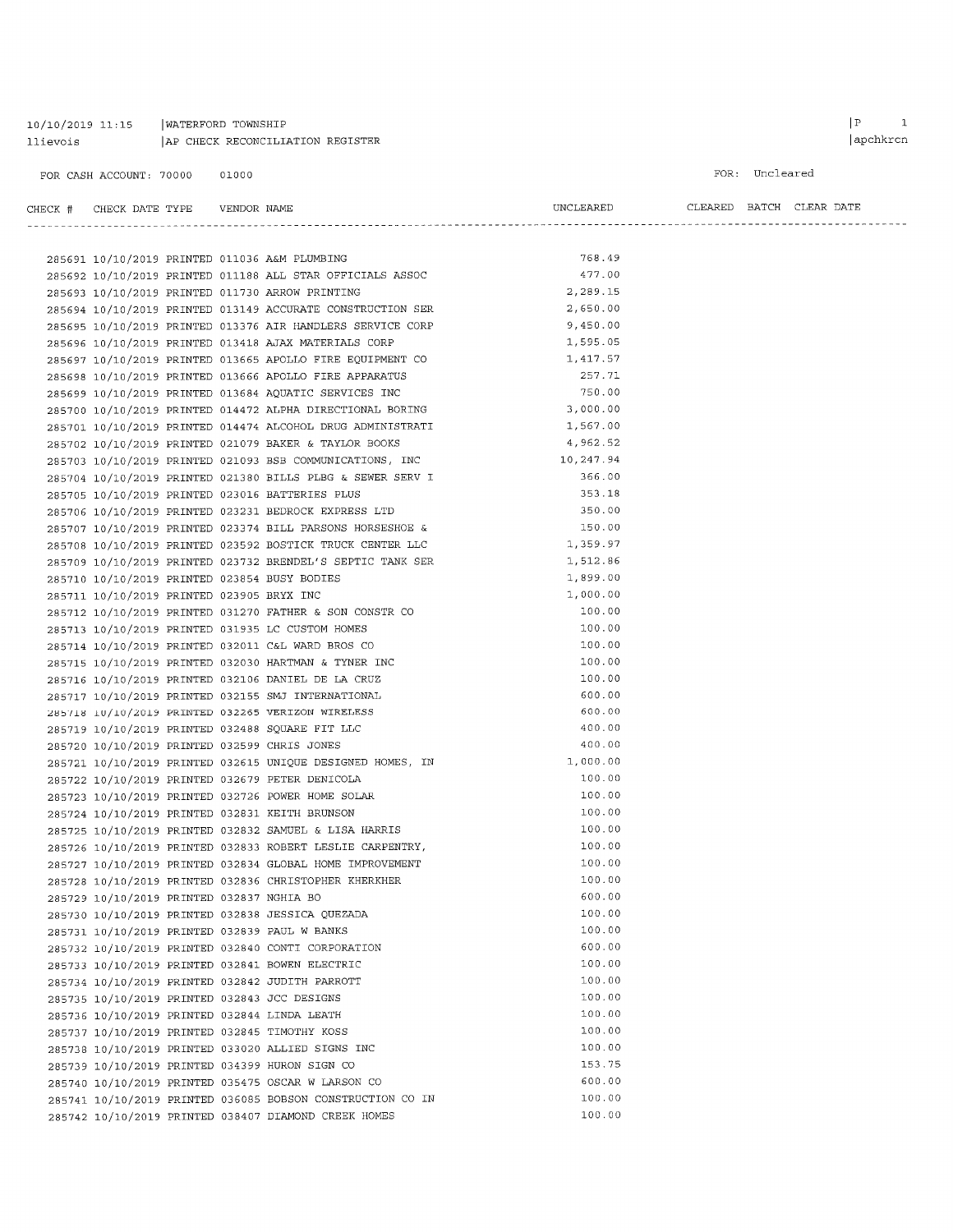# $10/10/2019$  11:15 | WATERFORD TOWNSHIP 11 ievois | AP CHECK RECONCILIATION REGISTER

FOR CASH ACCOUNT: 70000 01000

FOR: Uncleared

#### $\begin{tabular}{lllllll} \bf CHECK & \tt H & \tt CHECK & \tt DATE & \tt YYPE & \tt VENDOR & \tt NAME \end{tabular}$

| UNCLEARED |  | CLEARED BATCH CLEAR DATE |  |
|-----------|--|--------------------------|--|
|           |  |                          |  |

|                                             |  | 285743 10/10/2019 PRINTED 039879 MACLEISH BUILDING INC     | 100.00     |
|---------------------------------------------|--|------------------------------------------------------------|------------|
|                                             |  | 285744 10/10/2019 PRINTED 039944 HOME INSPECTION PLUS      | 200.00     |
|                                             |  | 285745 10/10/2019 PRINTED 039951 FOUNDATION SYSTEMS OF MIC | 100.00     |
|                                             |  | 285746 10/10/2019 PRINTED 041192 CDW GOVERNMENT INC        | 6,634.49   |
| 285747 10/10/2019 PRINTED 041222 CCLS INC   |  |                                                            | 599.90     |
|                                             |  | 285748 10/10/2019 PRINTED 041460 CLYDES FRAME & WHEEL SERV | 327.03     |
|                                             |  | 285749 10/10/2019 PRINTED 043331 CHEMCO PRODUCTS INC       | 250.00     |
|                                             |  | 285750 10/10/2019 PRINTED 043381 CITY OF PONTIAC           | 2,086.49   |
|                                             |  | 285751 10/10/2019 PRINTED 043604 CONTRACTORS CONNECTION    | 899.60     |
|                                             |  | 285752 10/10/2019 PRINTED 043914 WALTER CURTIS COMPANY, LL | 112.00     |
|                                             |  | 285753 10/10/2019 PRINTED 043952 CYNERGY PRODUCTS          | 703.60     |
|                                             |  | 285754 10/10/2019 PRINTED 044074 COUNTRY WATER TREATMENT I | 70.49      |
|                                             |  | 285755 10/10/2019 PRINTED 044214 CHARRON SERVICES          | 440.00     |
|                                             |  | 285756 10/10/2019 PRINTED 044238 DOMENICK CHICKO           | 150.00     |
| 285757 10/10/2019 PRINTED 051017 DSS CORP   |  |                                                            | 9,382.00   |
| 285758 10/10/2019 PRINTED 051038 DC DENTAL  |  |                                                            | 501.45     |
|                                             |  | 285759 10/10/2019 PRINTED 051204 DELUXE BUSINES CHECKS & S | 88.46      |
|                                             |  | 285760 10/10/2019 PRINTED 051445 DLZ MICHIGAN, INC         | 26, 298.75 |
|                                             |  | 285761 10/10/2019 PRINTED 053052 DAN & CO, LLC             | 2,200.00   |
|                                             |  | 285762 10/10/2019 PRINTED 053071 THE DAHLIA HILL SOCIETY O | 150.00     |
|                                             |  | 285763 10/10/2019 PRINTED 053230 DEMCO SOFTWARE            | 2,300.00   |
|                                             |  | 285764 10/10/2019 PRINTED 053389 LUNGHAMER GMC INC         | 1,211.48   |
|                                             |  | 285765 10/10/2019 PRINTED 053406 DIXON ENGINEERING INC     | 1,800.00   |
|                                             |  | 285766 10/10/2019 PRINTED 053612 DOVER & COMPANY, LLC      | 8,000.00   |
|                                             |  | 285767 10/10/2019 PRINTED 063004 EAGLE GRAPHICS AND DESIGN | 780.00     |
|                                             |  | 285768 10/10/2019 PRINTED 063546 ENABLE POINT INC          | 1,001.00   |
|                                             |  | 285769 10/10/2019 PRINTED 064008 ELECTRONIC MONITORING SYS | 539.50     |
|                                             |  | 285770 10/10/2019 PRINTED 064010 ELM USA, INC              | 35.95      |
|                                             |  | 285771 10/10/2019 PRINTED 083217 FEDERAL RESOURCES SUPPLY  | 3,502.20   |
|                                             |  | 285772 10/10/2019 PRINTED 083373 FIRESTONE TIRE & SERV CTR | 513.08     |
|                                             |  | 285773 10/10/2019 PRINTED 083452 SUBURBAN FORD OF WATERFOR | 5,326.04   |
|                                             |  | 285774 10/10/2019 PRINTED 091835 GUNNERS METERS & PARTS IN | 3,325.00   |
|                                             |  | 285775 10/10/2019 PRINTED 093025 GALE/CENGAGE LEARNING     | 305.39     |
|                                             |  | 285776 10/10/2019 PRINTED 093451 GLOBAL OFFICE SOLUTIONS   | 7,740.43   |
|                                             |  | 285777 10/10/2019 PRINTED 093565 GOODYEAR AUTO SERV CTR    | 62.26      |
|                                             |  | 285778 10/10/2019 PRINTED 093565 GOODYEAR AUTO SERV CTR    | 127.20     |
|                                             |  | 285779 10/10/2019 PRINTED 093565 GOODYEAR AUTO SERV CTR    | 901.00     |
|                                             |  | 285780 10/10/2019 PRINTED 093607 GOODBYE GEESE             | 1,000.00   |
|                                             |  | 285781 10/10/2019 PRINTED 093823 GREEN MEADOWS LAWNSCAPE,  | 87,600.30  |
|                                             |  | 285782 10/10/2019 PRINTED 093840 LOOMIS FARGO & CO         | 925.20     |
| 285783 10/10/2019 PRINTED 101950 HYDRO CORP |  |                                                            | 7,132.00   |
|                                             |  | 285784 10/10/2019 PRINTED 103143 HALLAHAN & ASSOCIATES, PC | 1,500.00   |
|                                             |  | 285785 10/10/2019 PRINTED 103613 HOUSE ARREST SERVICES INC | 78.75      |
|                                             |  | 285786 10/10/2019 PRINTED 113177 IDEAS FOR YOU             | 1,792.57   |
|                                             |  | 285787 10/10/2019 PRINTED 113542 INGRAM LIBRARY SERVICES   | 59.17      |
|                                             |  | 285788 10/10/2019 PRINTED 113551 NICHOLS PAPER & SUPPLY CO | 902.76     |
|                                             |  | 285789 10/10/2019 PRINTED 113604 INDUCTIVE AUTOMATION, LLC | 9,406.00   |
|                                             |  | 285790 10/10/2019 PRINTED 113701 IRON MOUNTAIN             | 490.70     |
| 285791 10/10/2019 PRINTED 121003 POWER PLAN |  |                                                            | 558.27     |
| 285792 10/10/2019 PRINTED 121003 POWER PLAN |  |                                                            | 127.32     |
|                                             |  | 285793 10/10/2019 PRINTED 121011 J&B MEDICAL SUPPLY        | 269.99     |
|                                             |  | 285794 10/10/2019 PRINTED 121135 JC WATER TREATMENT INC    | 501.50     |
|                                             |  |                                                            |            |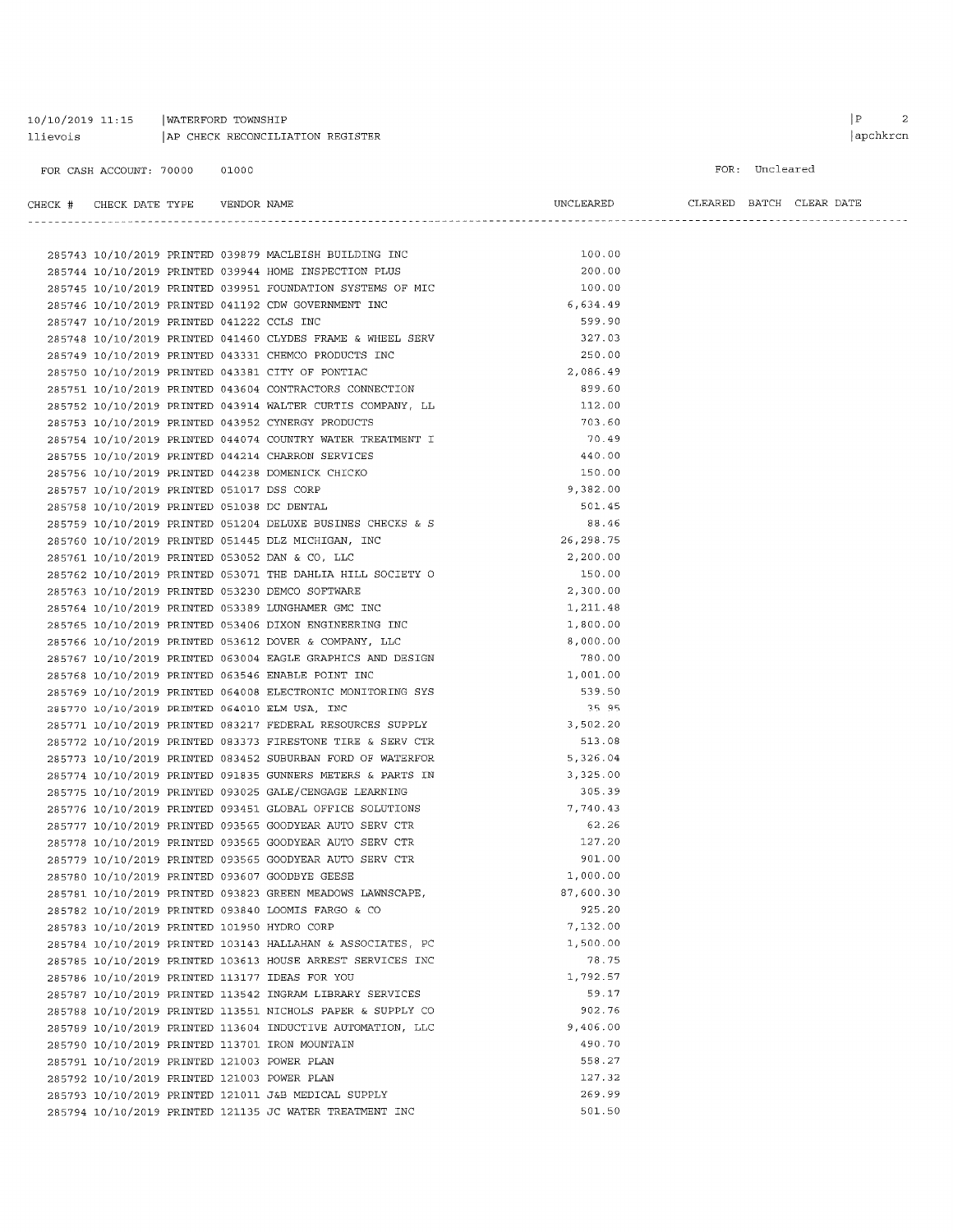$10/10/2019$  11:15 | WATERFORD TOWNSHIP llievois | AP CHECK RECONCILIATION REGISTER

#### FOR CASH ACCOUNT: 70000 01000

|                                           |  |                                                                           | UNCLEARED |  | CLEARED BATCH CLEAR DATE |  |
|-------------------------------------------|--|---------------------------------------------------------------------------|-----------|--|--------------------------|--|
|                                           |  |                                                                           |           |  |                          |  |
|                                           |  | 285795 10/10/2019 PRINTED 123023 JAIL ALTERNATIVES FOR MIC                | 324.00    |  |                          |  |
|                                           |  | 285796 10/10/2019 PRINTED 143034 K&L CONSTRUCTION IMPROVEM                | 6, 242.00 |  |                          |  |
| 285797 10/10/2019 PRINTED 143586 KONE INC |  |                                                                           | 502.48    |  |                          |  |
|                                           |  | 285798 10/10/2019 PRINTED 143707 KRONOS SAASHR, INC                       | 608.97    |  |                          |  |
|                                           |  | 285799 10/10/2019 PRINTED 151013 SF MOBILE VISION, INC                    | 2,602.00  |  |                          |  |
|                                           |  | 285800 10/10/2019 PRINTED 153109 LAKES AREA MARTIAL ARTS                  | 420.00    |  |                          |  |
|                                           |  | 285801 10/10/2019 PRINTED 153240 LESLIE TIRE                              | 2,161.68  |  |                          |  |
|                                           |  | 285802 10/10/2019 PRINTED 153250 LESLIE ELECTRIC CO                       | 295.00    |  |                          |  |
|                                           |  | 285803 10/10/2019 PRINTED 153367 LIBRARY NETWORK, THE                     | 4,044.25  |  |                          |  |
|                                           |  | 285804 10/10/2019 PRINTED 153402 LIBRARY COMPUTER TUTOR                   | 400.00    |  |                          |  |
|                                           |  | 285805 10/10/2019 PRINTED 153592 LORYCO HOSE & FITTING SOL                | 36.96     |  |                          |  |
|                                           |  | 285806 10/10/2019 PRINTED 161140 MCNABS HARDWARE                          | 171.95    |  |                          |  |
|                                           |  | 285807 10/10/2019 PRINTED 163107 MADISON GENERATOR SERVICE                | 4,625.78  |  |                          |  |
| 285808 10/10/2019 PRINTED 163270 METCOM   |  |                                                                           | 142.86    |  |                          |  |
|                                           |  | 285809 10/10/2019 PRINTED 163371 MICHIGAN COURT SERV INC                  | 36.00     |  |                          |  |
|                                           |  | 285810 10/10/2019 PRINTED 163406 MIRACLE RECREATION EQUIPM                | 990.24    |  |                          |  |
|                                           |  | 285811 10/10/2019 PRINTED 163476 MIDWEST TAPE                             | 202.40    |  |                          |  |
|                                           |  | 285812 10/10/2019 PRINTED 163508 FERGUSON WATERWORKS #3386 1997 19,405.00 |           |  |                          |  |
|                                           |  | 285813 10/10/2019 PRINTED 163855 MUFFLER MAN                              | 2,415.75  |  |                          |  |
|                                           |  | 285814 10/10/2019 PRINTED 174498 MICHIGAN DEPT OF NATURAL                 | 400.00    |  |                          |  |
|                                           |  | 285815 10/10/2019 PRINTED 174721 STATE OF MICHIGAN                        | 90.00     |  |                          |  |

|  |                                        | 20JOIJ IV/IV/20IJ FRINIBD I/T/21 DIAIB OF PECHICAN            |            |
|--|----------------------------------------|---------------------------------------------------------------|------------|
|  |                                        | 285816 10/10/2019 PRINTED 174870 STATE OF MICHIGAN            | 31, 911.21 |
|  |                                        | 285817 10/10/2019 PRINTED 183021 NATIONAL TRAILS              | 2,458.00   |
|  |                                        | 285818 10/10/2019 PRINTED 183269 SPRINT SOLUTIONS             | 8.71       |
|  |                                        | 285819 10/10/2019 PRINTED 183952 NYE UNIFORM COMPANY          | 1,308.60   |
|  |                                        | 285820 10/10/2019 PRINTED 193007 AUBURN HILLS CAMPUS - OCC    | 1,175.00   |
|  |                                        | 285821 10/10/2019 PRINTED 193074 MEDIA NEWS-21CM ADVERTISI    | 195.70     |
|  |                                        | 285822 10/10/2019 PRINTED 193074 MEDIA NEWS-21CM ADVERTISI    | 390.00     |
|  |                                        | 285823 10/10/2019 PRINTED 193273 OFFICE DEPOT                 | 135.52     |
|  |                                        | 285824 10/10/2019 PRINTED 193293 OGLETREE, DEAKINS, NASH, SMO | 661.50     |
|  |                                        | 285825 10/10/2019 PRINTED 193662 OPTIMIST INTERNATIONAL       | 100.00     |
|  | 285826 10/10/2019 PRINTED 193706 ORKIN |                                                               | 450.00     |
|  |                                        | 285827 10/10/2019 PRINTED 193713 ORKIN, LLC                   | 202.50     |
|  |                                        | 285828 10/10/2019 PRINTED 193882 OVERDRIVE, INC.              | 231.10     |
|  |                                        | 285829 10/10/2019 PRINTED 204040 OAKLAND COUNTY TREASURER     | 384.00     |
|  |                                        | 285830 10/10/2019 PRINTED 204040 OAKLAND COUNTY TREASURER     | 384.00     |
|  |                                        | 285831 10/10/2019 PRINTED 204040 OAKLAND COUNTY TREASURER     | 576.00     |
|  |                                        | 285832 10/10/2019 PRINTED 204040 OAKLAND COUNTY TREASURER     | 720.00     |
|  |                                        | 285833 10/10/2019 PRINTED 204040 OAKLAND COUNTY TREASURER     | 1,671.44   |
|  |                                        | 285834 10/10/2019 PRINTED 204040 OAKLAND COUNTY TREASURER     | 2,537.00   |
|  |                                        | 285835 10/10/2019 PRINTED 204520 OAKLAND FAMILY SERVICES      | 64.00      |
|  |                                        | 285836 10/10/2019 PRINTED 204620 OAKLAND COUNTY PARKS & RE    | 3,375.00   |
|  |                                        | 285837 10/10/2019 PRINTED 204860 ROAD COMMISSION FOR          | 2,582.14   |
|  |                                        | 285838 10/10/2019 PRINTED 211001 PRIELIPP FARM & GREENHOUS    | 790.00     |
|  |                                        | 285839 10/10/2019 PRINTED 211090 PAULS AUTO INTERIORS         | 450.00     |
|  |                                        | 285840 10/10/2019 PRINTED 211220 MCLAREN OAKLAND PHARMACY     | 42.42      |
|  |                                        | 285841 10/10/2019 PRINTED 213052 MOVEMENT BY MARI ANN         | 519.00     |
|  |                                        | 285842 10/10/2019 PRINTED 213287 PREMIER SAFETY               | 1,400.00   |
|  |                                        | 285843 10/10/2019 PRINTED 213566 COFFEE BREAK INC             | 34.25      |
|  |                                        | 285844 10/10/2019 PRINTED 213775 PROFESSIONAL BUILDING SER    | 7,124.58   |
|  |                                        | 285845 10/10/2019 PRINTED 213777 PROVEN HEATING AND COOLIN    | 90.00      |
|  |                                        | 285846 10/10/2019 PRINTED 226079 JAMES STARNES                | 50.00      |
|  |                                        |                                                               |            |

apchkrcn

 $\begin{array}{ccc} \mid P & \quad & 3 \end{array}$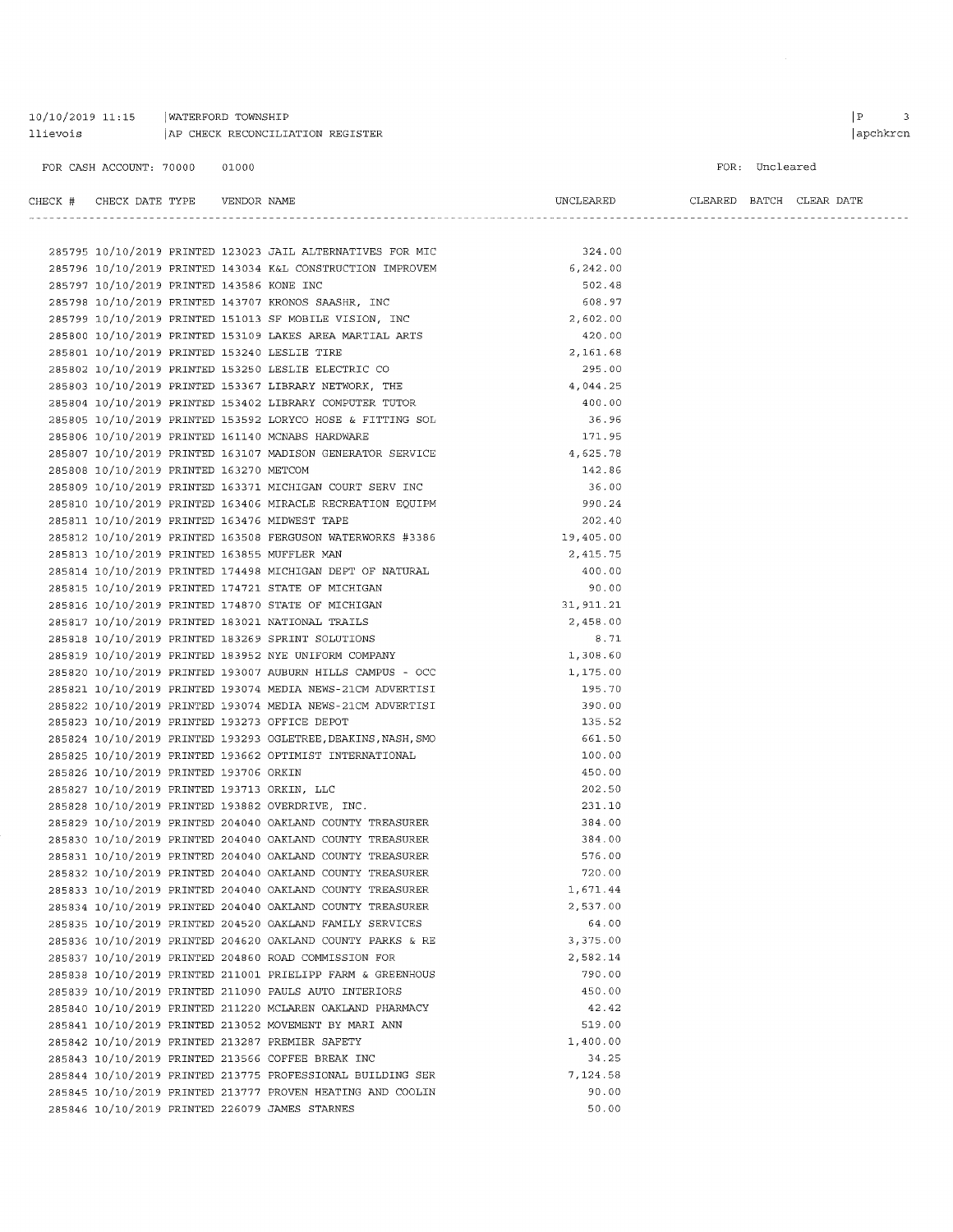| 10/10/2019 11:15 | WATERFORD TOWNSHIP               |  |
|------------------|----------------------------------|--|
| llievois         | AP CHECK RECONCILIATION REGISTER |  |

#### FOR CASH ACCOUNT: 70000 01000

 $\begin{array}{ccc} \mid & \mathbf{P} & \mathbf{4} \end{array}$  $|apchkrcn$ 

#### FOR: Uncleared

| CHECK | CHECK DATE TYPE | VENDOR NAME | UNCLEARED |
|-------|-----------------|-------------|-----------|

CLEARED BATCH CLEAR DATE 

|                                             |  | 285847 10/10/2019 PRINTED 227287 CHRISTINA LONDICK                                               | 90.00          |
|---------------------------------------------|--|--------------------------------------------------------------------------------------------------|----------------|
|                                             |  | 285848 10/10/2019 PRINTED 227429 DEAN SCHANTZ                                                    | 50.00          |
|                                             |  | 285849 10/10/2019 PRINTED 227547 KATIE DEMEULEMEESTER                                            |                |
|                                             |  |                                                                                                  | 90.00          |
|                                             |  | 285850 10/10/2019 PRINTED 227548 MONIQUE BIRCHETT                                                | 75.00<br>26.00 |
|                                             |  | 285851 10/10/2019 PRINTED 227549 MIRANDA ALEXIEV<br>285852 10/10/2019 PRINTED 227550 KATIE RAPIN |                |
|                                             |  |                                                                                                  | 20.00          |
|                                             |  | 285853 10/10/2019 PRINTED 227551 PATRICIA BRIDGES                                                | 64.00          |
|                                             |  | 285854 10/10/2019 PRINTED 227552 CHARLANE HULME                                                  | 284.00         |
|                                             |  | 285855 10/10/2019 PRINTED 233839 QUALITY FIRST AID AND SAF                                       | 27.98          |
|                                             |  | 285856 10/10/2019 PRINTED 241008 RKA PETROLEUM COMPANIES,                                        | 17, 346.47     |
|                                             |  | 285857 10/10/2019 PRINTED 243040 PENGUIN RANDOM HOUSE LLC                                        | 57.00          |
|                                             |  | 285858 10/10/2019 PRINTED 243044 RANDAZZO MECHANICAL                                             | 132.00         |
|                                             |  | 285859 10/10/2019 PRINTED 243206 RECORDED BOOKS LLC                                              | 364.08         |
|                                             |  | 285860 10/10/2019 PRINTED 243228 STELLA REYES                                                    | 90.00          |
|                                             |  | 285861 10/10/2019 PRINTED 243289 LYNN ANNE REISS                                                 | 84.00          |
|                                             |  | 285862 10/10/2019 PRINTED 243296 RECORD AUTOMATIC DOORS, I                                       | 720.00         |
|                                             |  | 285863 10/10/2019 PRINTED 243645 LISA ROCHFORD                                                   | 260.00         |
|                                             |  | 285864 10/10/2019 PRINTED 243664 ROSE PEST SOLUTIONS                                             | 48.00          |
|                                             |  | 285865 10/10/2019 PRINTED 251006 SHRADER TIRE & OIL OF MIC                                       | 470.38         |
|                                             |  | 285866 10/10/2019 PRINTED 251150 SCOTTS LOCK & KEY SHOP                                          | 105.00         |
|                                             |  | 285867 10/10/2019 PRINTED 251238 SERVICE HEATING & PLUMBIN                                       | 4,793.71       |
| 285868 10/10/2019 PRINTED 251361 SIGNS NOW  |  |                                                                                                  | 89.48          |
|                                             |  | 285869 10/10/2019 PRINTED 253193 SCANNER MASTER CORP                                             | 763.15         |
|                                             |  | 285870 10/10/2019 PRINTED 253512 SMART START MICHIGAN                                            | 1,761.00       |
|                                             |  | 285871 10/10/2019 PRINTED 253687 STEVE SQUIER LLC                                                | 1,090.00       |
|                                             |  | 285872 10/10/2019 PRINTED 253868 SUTPHEN CORPORATION                                             | 476,867.69     |
|                                             |  | 285873 10/10/2019 PRINTED 253954 SYMBOL ARTS                                                     | 437.50         |
|                                             |  | 285874 10/10/2019 PRINTED 254369 GARY R STEPP                                                    | 4,795.00       |
|                                             |  | 285875 10/10/2019 PRINTED 254826 STARR AUTO GLASS                                                | 495.00         |
|                                             |  | 285876 10/10/2019 PRINTED 254839 STRYKER SALES CORP                                              | 209.00         |
| 285877 10/10/2019 PRINTED 254843 STAR EMS   |  |                                                                                                  | 2,888.57       |
|                                             |  | 285878 10/10/2019 PRINTED 254854 STREET MARKETING                                                | 2,100.00       |
|                                             |  | 285879 10/10/2019 PRINTED 263227 TELEVEND SERVICES, INC                                          | 126.35         |
|                                             |  | 285880 10/10/2019 PRINTED 263255 TESTAMERICA LABORATORIES                                        | 627.60         |
| 285881 10/10/2019 PRINTED 263737 TRUGREEN   |  |                                                                                                  | 1,355.72       |
| 285882 10/10/2019 PRINTED 271536 UPS STORE  |  |                                                                                                  | 65.41          |
|                                             |  | 285883 10/10/2019 PRINTED 271762 U.S. POSTMASTER (POSTAGE-                                       | 5,000.00       |
|                                             |  | 285884 10/10/2019 PRINTED 271765 USA BLUEBOOK                                                    | 544.60         |
|                                             |  | 285885 10/10/2019 PRINTED 273533 UNIFIRST CORP                                                   | 2,067.25       |
|                                             |  | 285886 10/10/2019 PRINTED 273580 UNDERCUTTERS TREE REMOVAL                                       | 400.00         |
| 285887 10/10/2019 PRINTED 273763 US BANK    |  |                                                                                                  | 499,400.00     |
|                                             |  |                                                                                                  |                |
|                                             |  | 285888 10/10/2019 PRINTED 274551 UNIVERSAL LIFT PARTS, INC                                       | 475.70         |
|                                             |  | 285889 10/10/2019 PRINTED 283007 VANCES OUTDOORS, INC                                            | 10,958.28      |
|                                             |  | 285890 10/10/2019 PRINTED 283243 AMERICAN MESSAGING                                              | 189.88         |
|                                             |  | 285891 10/10/2019 PRINTED 283389 VIAZANKO CONSTRUCTION SER                                       | 2,238.00       |
|                                             |  | 285892 10/10/2019 PRINTED 291365 PRAXAIR DISTRIBUTION INC                                        | 32.34          |
|                                             |  | 285893 10/10/2019 PRINTED 291365 PRAXAIR DISTRIBUTION INC                                        | 151.83         |
|                                             |  | 285894 10/10/2019 PRINTED 291365 PRAXAIR DISTRIBUTION INC                                        | 267.41         |
|                                             |  | 285895 10/10/2019 PRINTED 291365 PRAXAIR DISTRIBUTION INC                                        | 271.88         |
|                                             |  | 285896 10/10/2019 PRINTED 293348 WHITLOCK BUSINESS SYSTEMS                                       | 3,903.22       |
|                                             |  | 285897 10/10/2019 PRINTED 293599 WORLD BOOK SCHOOL AND LIB                                       | 1,244.43       |
| 285898 10/10/2019 PRINTED 500246 MI MED INC |  |                                                                                                  | 1,436.70       |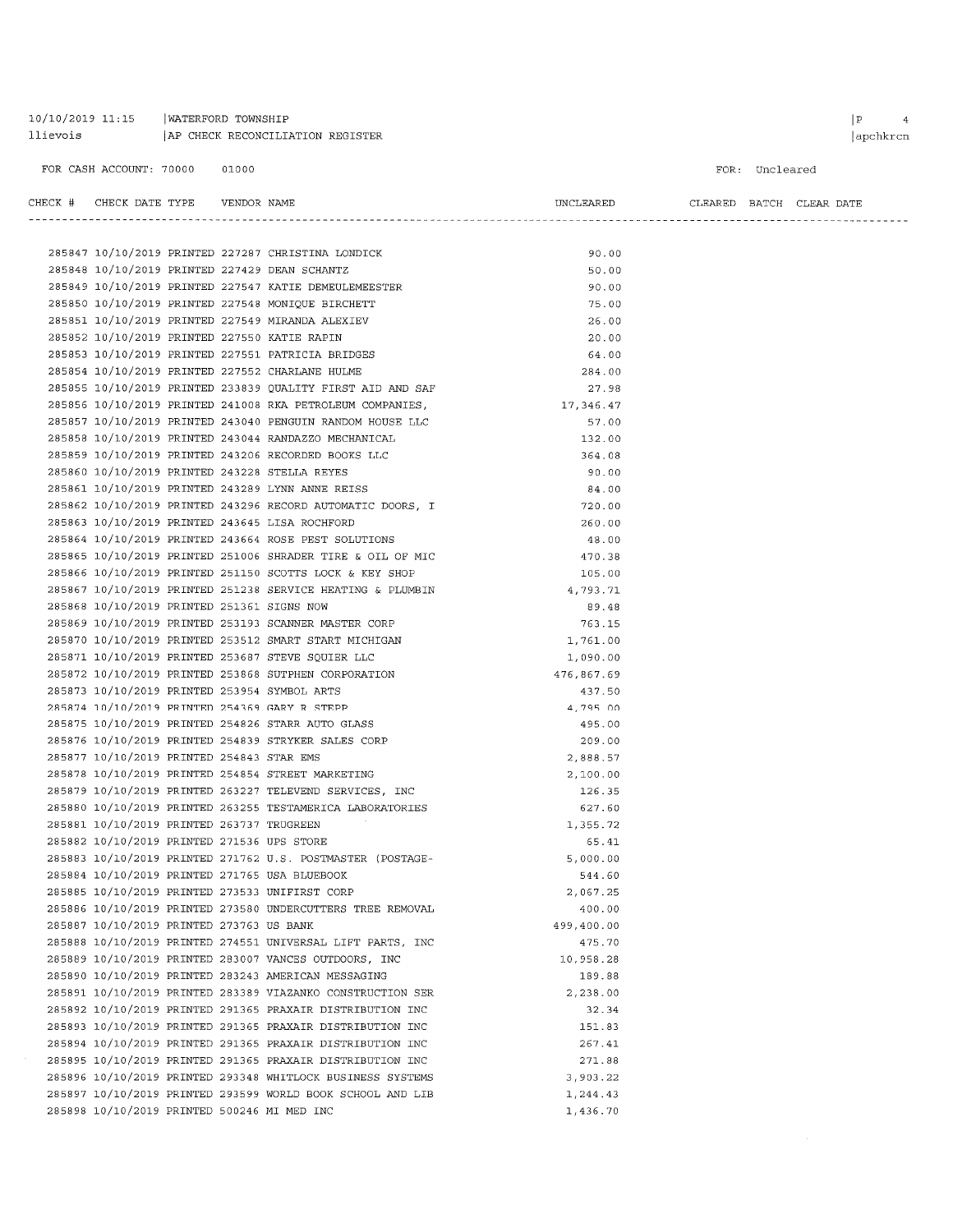| $10/10/2019$ $11:15$<br>WATERFORD TOWNSHIP             |  |             |                    |  |              |         |           | P          | 5.       |  |
|--------------------------------------------------------|--|-------------|--------------------|--|--------------|---------|-----------|------------|----------|--|
| llievois<br>AP CHECK RECONCILIATION REGISTER           |  |             |                    |  |              |         |           |            | apchkrcn |  |
|                                                        |  |             |                    |  |              |         |           |            |          |  |
| FOR CASH ACCOUNT: 70000                                |  | 01000       |                    |  |              | FOR:    | Uncleared |            |          |  |
|                                                        |  |             |                    |  |              |         |           |            |          |  |
| CHECK DATE TYPE<br>CHECK #                             |  | VENDOR NAME |                    |  | UNCLEARED    | CLEARED | BATCH     | CLEAR DATE |          |  |
|                                                        |  |             |                    |  |              |         |           |            |          |  |
|                                                        |  |             |                    |  |              |         |           |            |          |  |
| 285899 10/10/2019 PRINTED 500483 CSG FORTE PAYMENTS    |  |             |                    |  | 323.00       |         |           |            |          |  |
| 285900 10/10/2019 PRINTED 500516 DWYER INSTRUMENTS INC |  |             |                    |  | 6,009.76     |         |           |            |          |  |
|                                                        |  |             |                    |  |              |         |           |            |          |  |
|                                                        |  |             |                    |  |              |         |           |            |          |  |
|                                                        |  | 210 CHECKS  | CASH ACCOUNT TOTAL |  | 1,416,608.87 | .00     |           |            |          |  |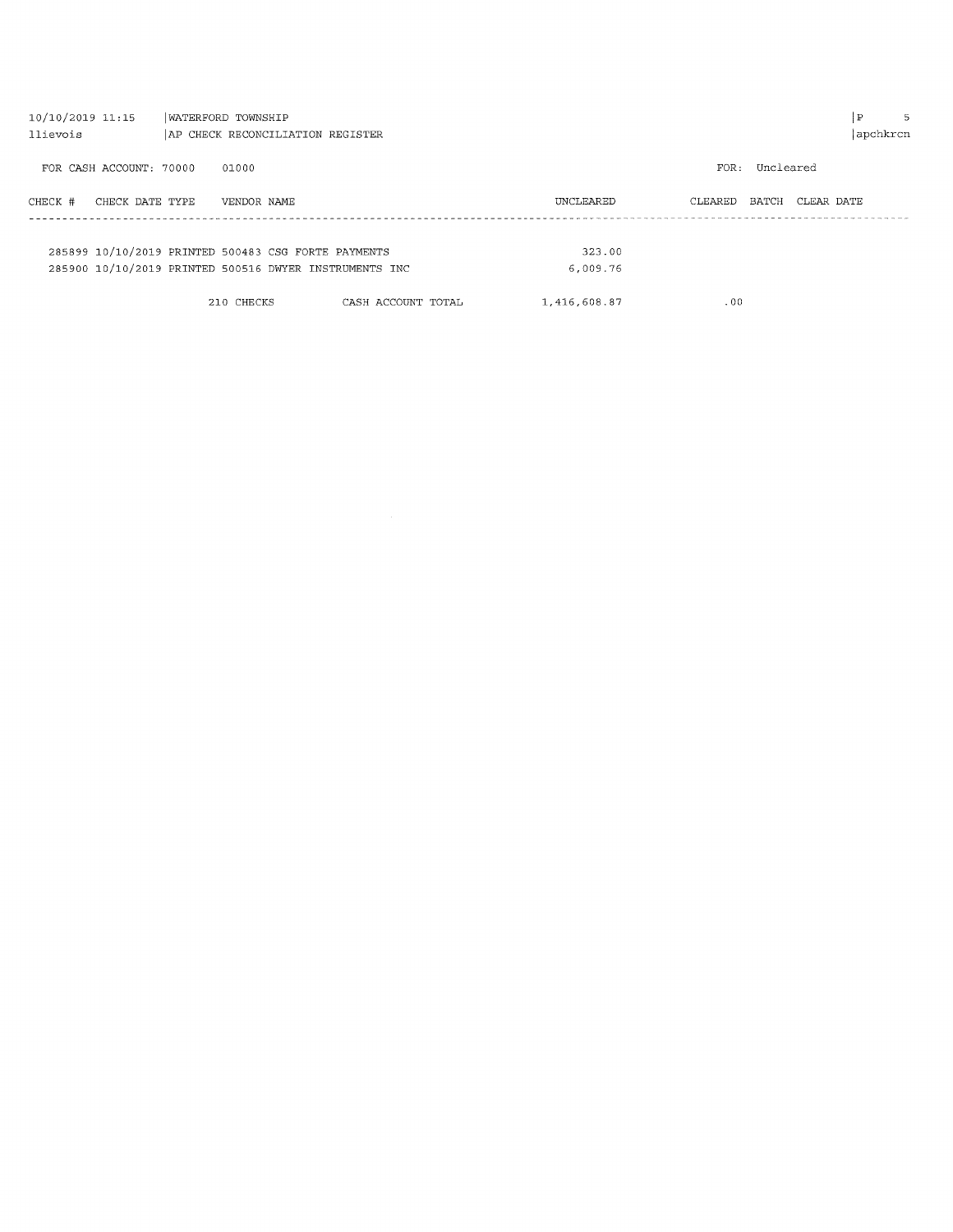Advance Checks Already Mailed.

| $10/10/2019$ 11:16 |  | WATERFORD TOWNSHIP               |  |
|--------------------|--|----------------------------------|--|
| llievois           |  | AP CHECK RECONCILIATION REGISTER |  |

 $\mathbf{P}$  $\overline{1}$ apchkrcn

FOR CASH ACCOUNT: 70000 01000 FOR: Uncleared

| CHECK # CHECK DATE TYPE    VENDOR NAME      |  |                                                            | UNCLEARED CLEARED BATCH CLEAR DATE |  |  |
|---------------------------------------------|--|------------------------------------------------------------|------------------------------------|--|--|
|                                             |  |                                                            |                                    |  |  |
|                                             |  | 285574 09/24/2019 PRINTED 073043 EVAN BALLARD              | 160.74                             |  |  |
|                                             |  | 285575 09/24/2019 PRINTED 073049 RANDY BEARDEN             | 129.96                             |  |  |
|                                             |  | 285576 09/24/2019 PRINTED 073051 IAN BRUNING               | 916.56                             |  |  |
|                                             |  | 285577 09/24/2019 PRINTED 073118 JEFFREY BALLARD           | 916.56                             |  |  |
|                                             |  | 285578 09/24/2019 PRINTED 073184 KYLE CUMMINGS             | 694.26                             |  |  |
|                                             |  | 285579 09/24/2019 PRINTED 073224 FREDRICK ENGDAHL          | 916.56                             |  |  |
|                                             |  | 285580 09/24/2019 PRINTED 073226 BRENDEN EWER              | 916.56                             |  |  |
|                                             |  | 285581 09/24/2019 PRINTED 073249 CLIFTON EMERY             | 748.98                             |  |  |
|                                             |  | 285582 09/24/2019 PRINTED 073286 JAMES FULLER              | 916.56                             |  |  |
|                                             |  | 285583 09/24/2019 PRINTED 073410 JAKE HALLER               | 748.98                             |  |  |
|                                             |  | 285584 09/24/2019 PRINTED 073430 JONATHAN HANNING          | 748.98                             |  |  |
| 285585 09/24/2019 PRINTED 073459 JAKE KROLL |  |                                                            | 748.98                             |  |  |
|                                             |  | 285586 09/24/2019 PRINTED 073516 NOAH LESNER               | 916.56                             |  |  |
|                                             |  | 285587 09/24/2019 PRINTED 073597 JACOB MOORE               | 916.56                             |  |  |
|                                             |  | 285588 09/24/2019 PRINTED 073613 JOSHUA MILLER             | 916.56                             |  |  |
|                                             |  | 285589 09/24/2019 PRINTED 073616 ANTHONY NASTASY           | 273.60                             |  |  |
|                                             |  | 285590 09/24/2019 PRINTED 073643 CHRISTIAN PENN            | 916.56                             |  |  |
|                                             |  | 285591 09/24/2019 PRINTED 073680 EDWIN PRADO-ARTEAGA       | 632.70                             |  |  |
|                                             |  | 285592 09/24/2019 PRINTED 073803 ROBERT STEFFENS           |                                    |  |  |
|                                             |  |                                                            | 916.56                             |  |  |
|                                             |  | 285593 09/24/2019 PRINTED 073809 MICHAEL PLESZ             | 99.18                              |  |  |
|                                             |  | 285594 09/24/2019 PRINTED 074916 ALEC MARINO-BILLS         | 748.98                             |  |  |
|                                             |  | 285595 09/24/2019 PRINTED 074917 JOEL QUICK                | 748.98                             |  |  |
|                                             |  | 285596 09/24/2019 PRINTED 074959 TREVER GIGNAC             | 916.56                             |  |  |
|                                             |  | 285597 09/24/2019 PRINTED 074962 KENNETH OVERALL           | 916.56                             |  |  |
|                                             |  | 285598 09/24/2019 PRINTED 014487 AMERICAN ARBITRATION ASSO | 325.00                             |  |  |
|                                             |  | 285599 09/24/2019 PRINTED 023488 BLUE CROSS BLUE SHIELD OF | 242,904.87                         |  |  |
|                                             |  | 285600 09/24/2019 PRINTED 041192 CDW GOVERNMENT INC        | 160.80                             |  |  |
|                                             |  | 285601 09/24/2019 PRINTED 043626 CONSUMERS ENERGY          | 277.05                             |  |  |
|                                             |  | 285602 09/24/2019 PRINTED 053215 DELTA DENTAL              | 45,937.55                          |  |  |
| 285603 09/24/2019 PRINTED 053253 DTE ENERGY |  |                                                            | 14, 158.77                         |  |  |
|                                             |  | 285604 09/24/2019 PRINTED 073398 TORI HEGLIN               | 500.00                             |  |  |
|                                             |  | 285605 09/24/2019 PRINTED 073517 JANET LAING               | 91.11                              |  |  |
|                                             |  | 285606 09/24/2019 PRINTED 073592 PAULA MOORE               | 66.75                              |  |  |
|                                             |  | 285607 09/24/2019 PRINTED 073802 DAN STICKEL               | 119.00                             |  |  |
|                                             |  | 285608 09/24/2019 PRINTED 073855 JENNIFER THOM             | 597.76                             |  |  |
|                                             |  | 285609 09/24/2019 PRINTED 073945 RUSSELL WILLIAMS          | 130.50                             |  |  |
|                                             |  | 285610 09/24/2019 PRINTED 163107 MADISON GENERATOR SERVICE | 289.95                             |  |  |
|                                             |  | 285611 09/24/2019 PRINTED 224390 KATHY HOUCK               | 50.00                              |  |  |
|                                             |  | 285612 09/24/2019 PRINTED 251136 SCIENCE ALIVE             | 240.00                             |  |  |
|                                             |  | 285613 09/24/2019 PRINTED 253517 ANDREW SMOGER             | 250.00                             |  |  |
|                                             |  | 285614 09/24/2019 PRINTED 254851 STANDARD INSURANCE COMPAN | 6,532.93                           |  |  |
|                                             |  | 285615 09/24/2019 PRINTED 283217 VERIFI 1, INC             | 2,229.35                           |  |  |
|                                             |  | 285616 09/27/2019 PRINTED 271764 U S POSTMASTER            | 1,610.89                           |  |  |
| 285617 10/01/2019 PRINTED 011790 AT&T       |  |                                                            | 2,595.66                           |  |  |
|                                             |  | 285618 10/01/2019 PRINTED 023367 BIANCO TOURS              | 2,156.00                           |  |  |
|                                             |  | 285619 10/01/2019 PRINTED 043626 CONSUMERS ENERGY          | 398.84                             |  |  |
|                                             |  | 285620 10/01/2019 PRINTED 043952 CYNERGY PRODUCTS          | 5,212.95                           |  |  |
|                                             |  | 285621 10/01/2019 PRINTED 044220 CHASE CARD SERVICES       | 40.00                              |  |  |
| 285622 10/01/2019 PRINTED 053253 DTE ENERGY |  |                                                            | 12,458.11                          |  |  |
|                                             |  | 285623 10/01/2019 PRINTED 053612 DOVER & COMPANY, LLC      | 828.13                             |  |  |
|                                             |  | 285624 10/01/2019 PRINTED 063941 EXCEL INDUSTRIAL ELECTRON | 411.20                             |  |  |
|                                             |  | 285625 10/01/2019 PRINTED 073013 TREVER ACKER              | 168.00                             |  |  |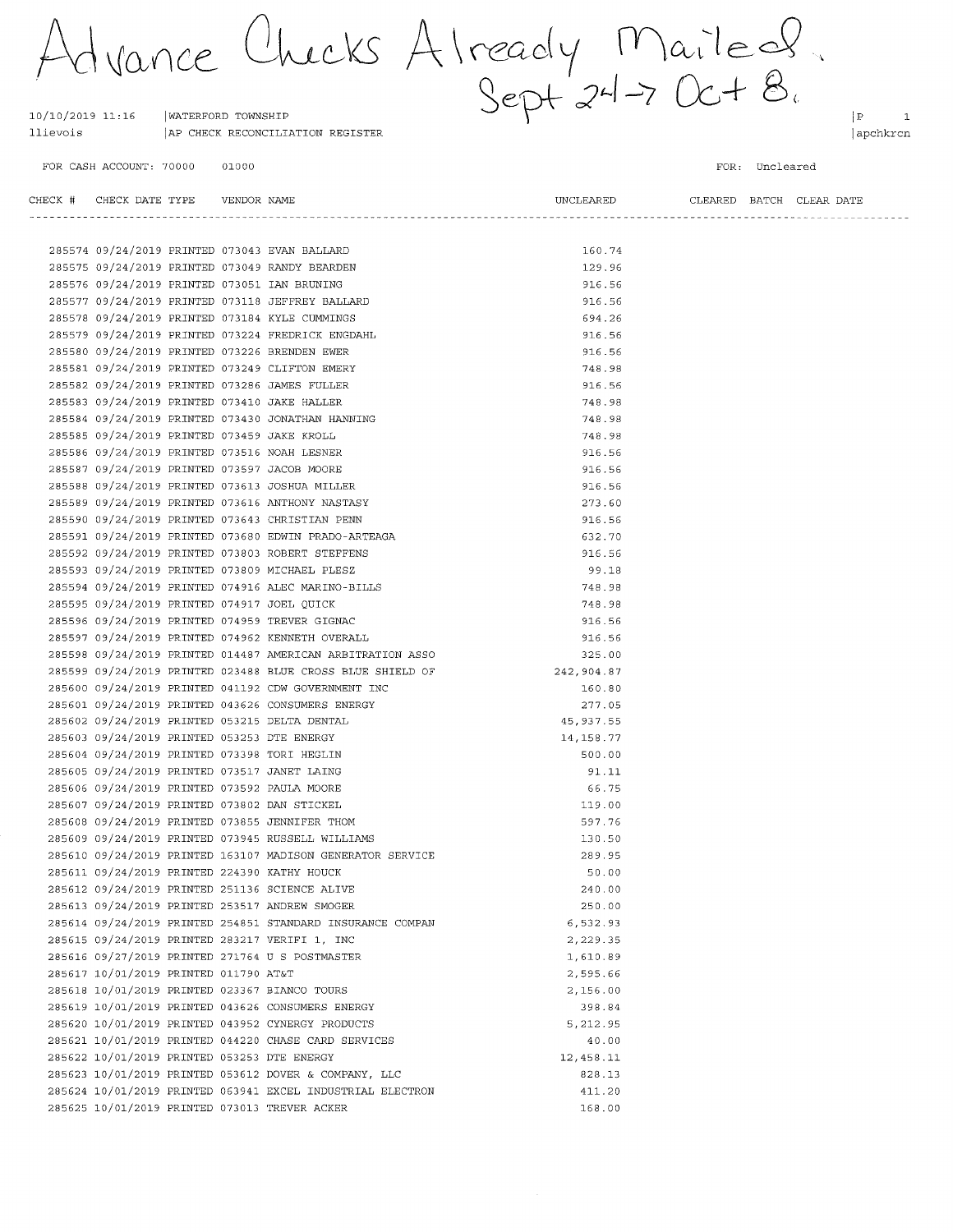#### 10/10/2019 11:16 | WATERFORD TOWNSHIP llievois AP CHECK RECONCILIATION REGISTER

285673 10/08/2019 PRINTED 073248 VALERIE FERRERA

285676 10/08/2019 PRINTED 103018 DERWOOD HAINES JR

285677 10/08/2019 PRINTED 103584 JOHN H HOLMES

285674 10/08/2019 PRINTED 083630 FOSTER, SWIFT, COLLINS &

285675 10/08/2019 PRINTED 083751 FRAIBERG & PERNIE PLLC

#### FOR CASH ACCOUNT: 70000 01000

 $\begin{array}{ccc} \mid P & 2 \end{array}$ 

apchkrcn

# FOR: Uncleared

| CHECK # CHECK DATE TYPE    VENDOR NAME      |  |                                                            | UNCLEARED |  | CLEARED BATCH CLEAR DATE |
|---------------------------------------------|--|------------------------------------------------------------|-----------|--|--------------------------|
|                                             |  |                                                            |           |  |                          |
| 285626 10/01/2019 PRINTED 073715 MARK ROSS  |  |                                                            | 100.00    |  |                          |
|                                             |  | 285627 10/01/2019 PRINTED 073855 JENNIFER THOM             | 191.35    |  |                          |
|                                             |  | 285628 10/01/2019 PRINTED 073879 KATHY M VICKERY           | 100.00    |  |                          |
|                                             |  | 285629 10/01/2019 PRINTED 074905 ROCHELLE SCHLOSS          | 40.00     |  |                          |
|                                             |  | 285630 10/01/2019 PRINTED 082275 41-A DISTRICT COURT       | 150.00    |  |                          |
|                                             |  | 285631 10/01/2019 PRINTED 123606 ROSATI, SCHULTZ, JOPPICH  | 9,014.10  |  |                          |
|                                             |  | 285632 10/01/2019 PRINTED 161055 M TECH COMPANY            | 179.00    |  |                          |
|                                             |  | 285633 10/01/2019 PRINTED 183021 NATIONAL TRAILS           | 825.00    |  |                          |
| 285634 10/01/2019 PRINTED 183286 NEOFUNDS   |  |                                                            | 78.87     |  |                          |
|                                             |  | 285635 10/01/2019 PRINTED 183289 NETWORKFLEET INC          | 1,333.75  |  |                          |
|                                             |  | 285636 10/01/2019 PRINTED 211016 PLM LAKE & LAND MANAGEMEN | 1,820.99  |  |                          |
|                                             |  | 285637 10/01/2019 PRINTED 223977 PATRICIA JACKSON          | 17.00     |  |                          |
| 285638 10/01/2019 PRINTED 226980 NEAL NICOL |  |                                                            | 17.00     |  |                          |
|                                             |  | 285639 10/01/2019 PRINTED 227044 MELINDA GARRISON          | 75.00     |  |                          |
| 285640 10/01/2019 PRINTED 227120 NANCY HUNT |  |                                                            | 17.00     |  |                          |
|                                             |  | 285641 10/01/2019 PRINTED 227240 JIM WISCHMAN              | 45.00     |  |                          |
|                                             |  | 285642 10/01/2019 PRINTED 227250 JOANN MCMANUS             | 17.00     |  |                          |
|                                             |  | 285643 10/01/2019 PRINTED 227461 SUSAN TACKETT             | 34.00     |  |                          |
|                                             |  | 285644 10/01/2019 PRINTED 227538 PENNY LEVERENZ            | 17.00     |  |                          |
|                                             |  | 285645 10/01/2019 PRINTED 227543 JAMES ADOMITIS            | 5.00      |  |                          |
| 285646 10/01/2019 PRINTED 227544 LINDA MACY |  |                                                            | 3,998.00  |  |                          |
|                                             |  | 285647 10/01/2019 PRINTED 227545 DOUG BREMNER              | 17.00     |  |                          |
|                                             |  | 285648 10/01/2019 PRINTED 227546 GORDY BRIGGS              | 17.00     |  |                          |
|                                             |  | 285649 10/01/2019 PRINTED 251238 SERVICE HEATING & PLUMBIN | 1,821.84  |  |                          |
|                                             |  | 285650 10/01/2019 PRINTED 253160 SCRAMLIN FEEDS            | 345.00    |  |                          |
|                                             |  | 285651 10/01/2019 PRINTED 253347 SHORELINE CHARTERS & TOUR | 61,560.88 |  |                          |
|                                             |  | 285652 10/01/2019 PRINTED 261480 T-MOBILE USA              | 50.00     |  |                          |
|                                             |  | 285653 10/01/2019 PRINTED 271016 US BANK EQUIPMENT FINANCE | 125.82    |  |                          |
|                                             |  | 285654 10/01/2019 PRINTED 271764 U S POSTMASTER            | 45.65     |  |                          |
|                                             |  | 285655 10/01/2019 PRINTED 283242 VERIZON WIRELESS          | 1,233.46  |  |                          |
|                                             |  | 285656 10/01/2019 PRINTED 283247 VESCO OIL CORP            | 177.75    |  |                          |
|                                             |  | 285657 10/01/2019 PRINTED 293355 WILBUR WHITE JR           | 2,550.00  |  |                          |
|                                             |  | 285658 10/01/2019 PRINTED 500473 CHAMBERLIN PONY RIDES     | 350.00    |  |                          |
|                                             |  | 285659 10/08/2019 PRINTED 013198 ADVANCED DISPOSAL         | 1,935.43  |  |                          |
| 285660 10/08/2019 PRINTED 013801 AT&T       |  |                                                            | 221.46    |  |                          |
|                                             |  | 285661 10/08/2019 PRINTED 023031 JOSEPH BASTIANELLI        | 560.00    |  |                          |
|                                             |  | 285662 10/08/2019 PRINTED 023068 K & Q LAW, PC             | 1,000.00  |  |                          |
|                                             |  | 285663 10/08/2019 PRINTED 023488 BLUE CROSS BLUE SHIELD OF | 501.69    |  |                          |
|                                             |  | 285664 10/08/2019 PRINTED 023491 STEVEN BLACK              | 232.97    |  |                          |
|                                             |  | 285665 10/08/2019 PRINTED 023741 BROOKWOOD FRUIT FARM      | 1,520.00  |  |                          |
| 285666 10/08/2019 PRINTED 032846 HUNG DO    |  |                                                            | 515.00    |  |                          |
|                                             |  | 285667 10/08/2019 PRINTED 043100 LAW OFFICES OF NICOLAS CA | 300.00    |  |                          |
|                                             |  | 285668 10/08/2019 PRINTED 043626 CONSUMERS ENERGY          | 2,743.08  |  |                          |
|                                             |  | 285669 10/08/2019 PRINTED 043904 COMERICA COMMERCIAL CARD  | 2,326.82  |  |                          |
| 285670 10/08/2019 PRINTED 053253 DTE ENERGY |  |                                                            | 23,771.47 |  |                          |
|                                             |  | 285671 10/08/2019 PRINTED 063488 EMERGENCY VEHICLES PLUS   | 30,000.00 |  |                          |
|                                             |  | 285672 10/08/2019 PRINTED 073078 STEPHAN J BOOTH           | 80.00     |  |                          |

119.99

500.00

300.00

1,360.00 700.00